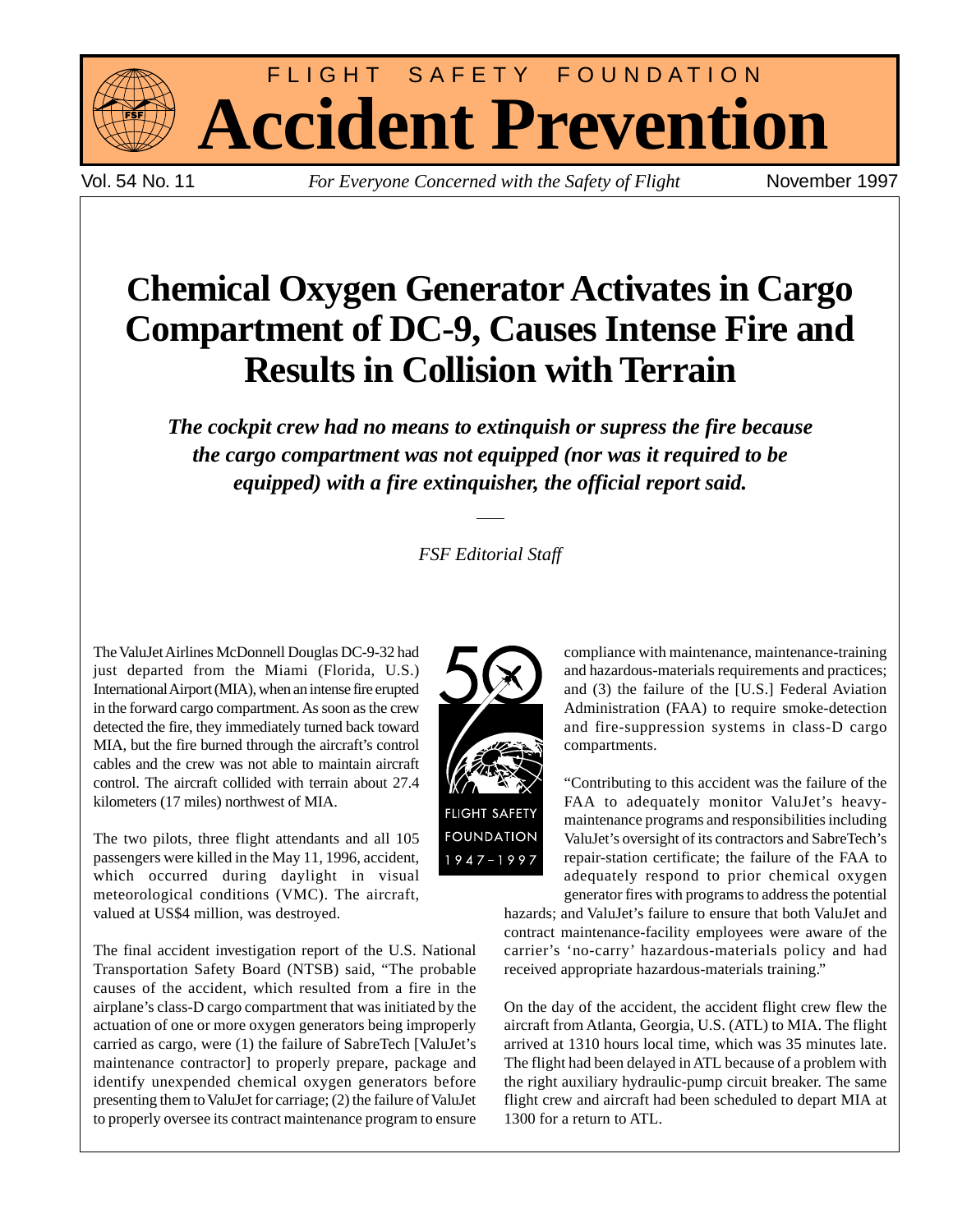

The twin-turbofan short/medium range McDonnell Douglas DC-9 was first flown in 1965 and has been stretched to increase passenger seating in several subsequent versions. It has a maximum takeoff weight of 44,450 kilograms (98,000 pounds) and a maximum cruising speed at 7,620 meters (25,000 feet) of 909 kilometers per hour (491 knots). The Series 30 has a range of 2,388 kilometers (1,288 nautical miles) at an altitude of 9,150 meters (30,000 feet) with reserves for a 370-kilometer (200-nautical mile) flight to an alternate and a 60-minute hold at 3,050 meters (10,000 feet).

Source: Jane's All the World's Aircraft

While on the ground at MIA, the flight crew completed the weight-and-balance and performance form for the flight to ATL. The form indicated that the cargo on board included company-owned material (COMAT). The report said, "According to the shipping ticket for the COMAT, the COMAT consisted of two main tires and wheels, a nose tire and wheel, and five boxes that were described as 'Oxy Cannisters — Empty.'

#### **First Officer Discussed Loading Cargo with the Ramp Agent**

"According to the ValuJet lead ramp agent on duty at the time, he asked the first officer of Flight 592 [the accident flight] for approval to load the COMAT in the forward cargo compartment, and he showed the first officer the shipping ticket. According to the lead ramp agent, he and the first officer did not discuss the notation 'Oxy Cannisters—Empty' on the shipping ticket. According to the lead ramp agent, the estimated total weight of the tires and the boxes was [340 kilograms (750 pounds)], and the weight was adjusted to [680 kilograms (1,500 pounds)] for the weight-and-balance form to account for any late-arriving luggage.

"The ramp agent who loaded the COMAT into the cargo compartment stated that within five minutes of loading the COMAT, the forward cargo door was closed. He could not remember how much time elapsed between his closing the cargo compartment door and the airplane being pushed back from the gate."

The flight pushed back from the gate about 1340 and was cleared for takeoff at 1403:24. Radio communications with Flight 592 during its initial climb were routine. At 1407:22, the flight was instructed by air traffic control (ATC) to turn left to a heading of 300 degrees and to climb and maintain 4,880 meters (16,000 feet), which the first officer acknowledged.

"At 1410:03, an unidentified sound was recorded on the cockpit voice recorder (CVR), after which the captain remarked, 'What was that?'" said the report. "According to the flight data recorder (FDR), just before the sound, the airplane was at [3,243 meters] 10,634 feet mean sea level (MSL), [483 kilometers per hour (kph)] 260 knots indicated airspeed (KIAS), and both engine pressure ratios (EPRs) were 1.84."

The report said, "At 1410:15, the captain stated, 'We got some electrical problem,' followed five seconds later with, 'We're losing everything.'" ATC then instructed the flight to change frequencies. "At 1410:22, the captain stated, 'We need, we need to go back to Miami,' [which was] followed three seconds later by [female] shouts in the background of 'fire, fire, fire, fire.' At 1410:27, the CVR recorded a male voice saying, 'We're on fire, we're on fire.'"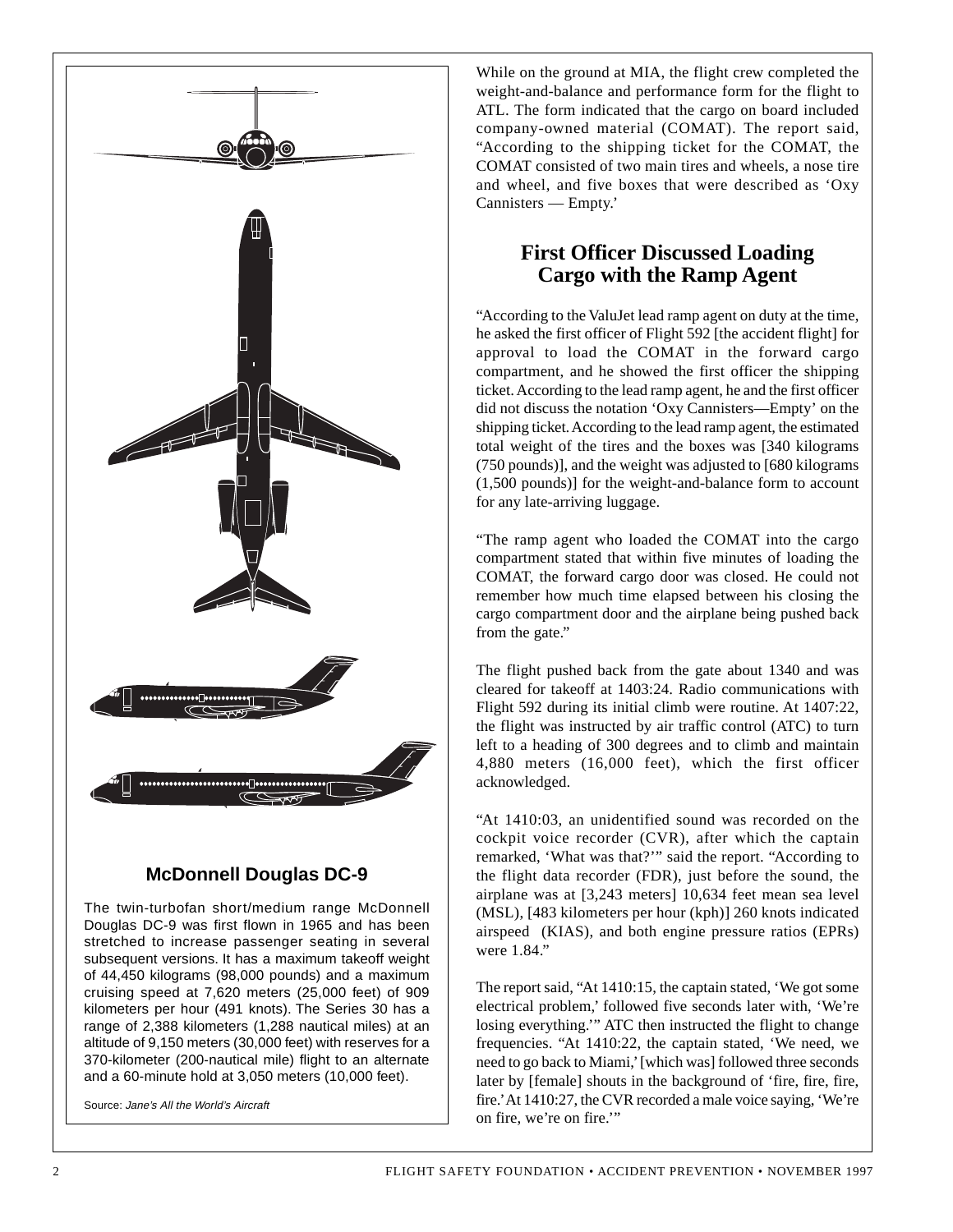ATC again told the flight to change frequencies and the first officer responded that they needed an immediate return to Miami. The controller instructed the flight to turn left to a heading of 270 degrees and to descend to 2,135 meters (7,000 feet), which the first officer acknowledged. The report said, "The peak altitude value of [3,318 meters] 10,879 feet MSL was recorded on the FDR at 1410:31, and about 10 seconds later, values consistent with the start of a wings-level descent were recorded."

The sounds of shouting on the CVR subsided at 1410:36. The controller then asked the flight about the nature of the problem. "The CVR recorded the captain stating 'fire' and the first officer replying, 'Uh smoke in the cockp … smoke in the cabin,'" said the report. The controller instructed the flight to turn left to 250 degrees and to descend to 1,525 meters (5,000 feet). "At 1411:12, the CVR recorded a flight attendant shouting, 'Completely on fire.'"

## **Crew Requested Nearest Airport**

Eight seconds later, the flight changed heading to a southerly direction. "At 1411:37, the first officer transmitted that they needed the closest available airport," said the report. The controller told the flight to plan on Runway 12 at MIA and to proceed direct to the Dolphin very-high-frequency omnidirectional radio range (VOR) located 5.8 kilometers (3.2 nautical miles) west of MIA.

"At 1411:46, the first officer responded that the flight needed radar vectors," said the report. The controller instructed the flight to turn left to 140 degrees, which the first officer acknowledged.

At 1412:45, the controller instructed the flight to continue turning to 120 degrees, but there was no response from the flight crew. "The last recorded FDR data showed the airplane at [2,196 meters (7,200 feet) MSL], at a speed of [483 kph] 260 knots, and on a heading of 218 degrees," said the report. "The airplane's radar transponder continued to function; thus, airplane position and altitude data were recorded by ATC after the FDR stopped" (Figure 1, page 4).

At 1413:42, the aircraft contacted the ground in the Florida Everglades, about 27.3 kilometers (17 miles) northwest of MIA. "Two witnesses fishing from a boat in the Everglades when Flight 592 crashed stated that they saw a low-flying airplane in a steep right bank," said the report. "According to these witnesses, as the right-bank angle increased, the nose of the airplane dropped and continued downward. The airplane struck the ground in a nearly vertical attitude. The witnesses described a great explosion, vibration and a huge cloud of water and smoke. One of them observed, 'The landing gear was up, all the airplane's parts appeared to be intact, and that aside from the engine smoke, no signs of fire were visible.'

"Two other witnesses who were sightseeing in a private airplane in the area at the time of the accident provided similar accounts of the accident. These two witnesses and the witnesses in the boat, who approached the accident site, described seeing only part of an engine, paper and other debris scattered around the impact area. One of the witnesses remarked that the airplane seemed to have disappeared upon crashing into the Everglades."

#### **Primary Impact Created Crater in Mud and Sawgrass**

The report said, "The primary impact area was identified by a crater in the mud and sawgrass. The centerline of the crater was oriented along a north/south axis (10 degrees/190 degrees magnetic) with the narrow end of the crater located to the north. The crater was about [39.6 meters] 130 feet long and [12.2 meters] 40 feet wide. Most of the wreckage debris was located south of the crater in a fan-shaped pattern, with some pieces of wreckage found more than [229 meters] 750 feet south of the crater."

The wreckage was in 2.1 meters (seven feet) of water, with a layer of limestone rock underneath. The report said, "Divers assisting the investigation described a depression in the limestone rock at the impact crater, generally filled with broken rocks; surrounding areas were smoother and more intact … subsurface growth and decaying material prevented viewing beyond several inches below the surface of the water, and when the water was stirred up by the walking searches and the airboats, there was no visibility. The majority of the wreckage was recovered by hand and placed on airboats that transported the pieces to a nearby levee for decontamination. The pieces were then transported by enclosed truck to a hangar for examination.

"The airplane structure was severely fragmented. In general, fewer pieces of right-side forward fuselage skins were identified, and pieces from the right side were generally more fragmented. The majority of the identified pieces were from the wing and fuselage aft of the wing box. Examination of the engines revealed no signs of in-flight or preimpact failure."

Neither engine's fire suppression system had been discharged. Investigators attempted to identify continuity of the flight-control cables but were unable to establish continuity for all cables because of the severity of the damage.

Investigators recovered the majority of both wings. "Actuators for the landing gear, slats and flaps were found in their retracted positions," said the report. "Three of the wing spoilers were found in the retracted positions, and one was found at 40 degrees deflection, with impact damage to the forward end of the actuator attachment. …

"Several pieces of the rudder were recovered. The largest piece measured [145 centimeters by 109 centimeters] 57 inches by 43 inches."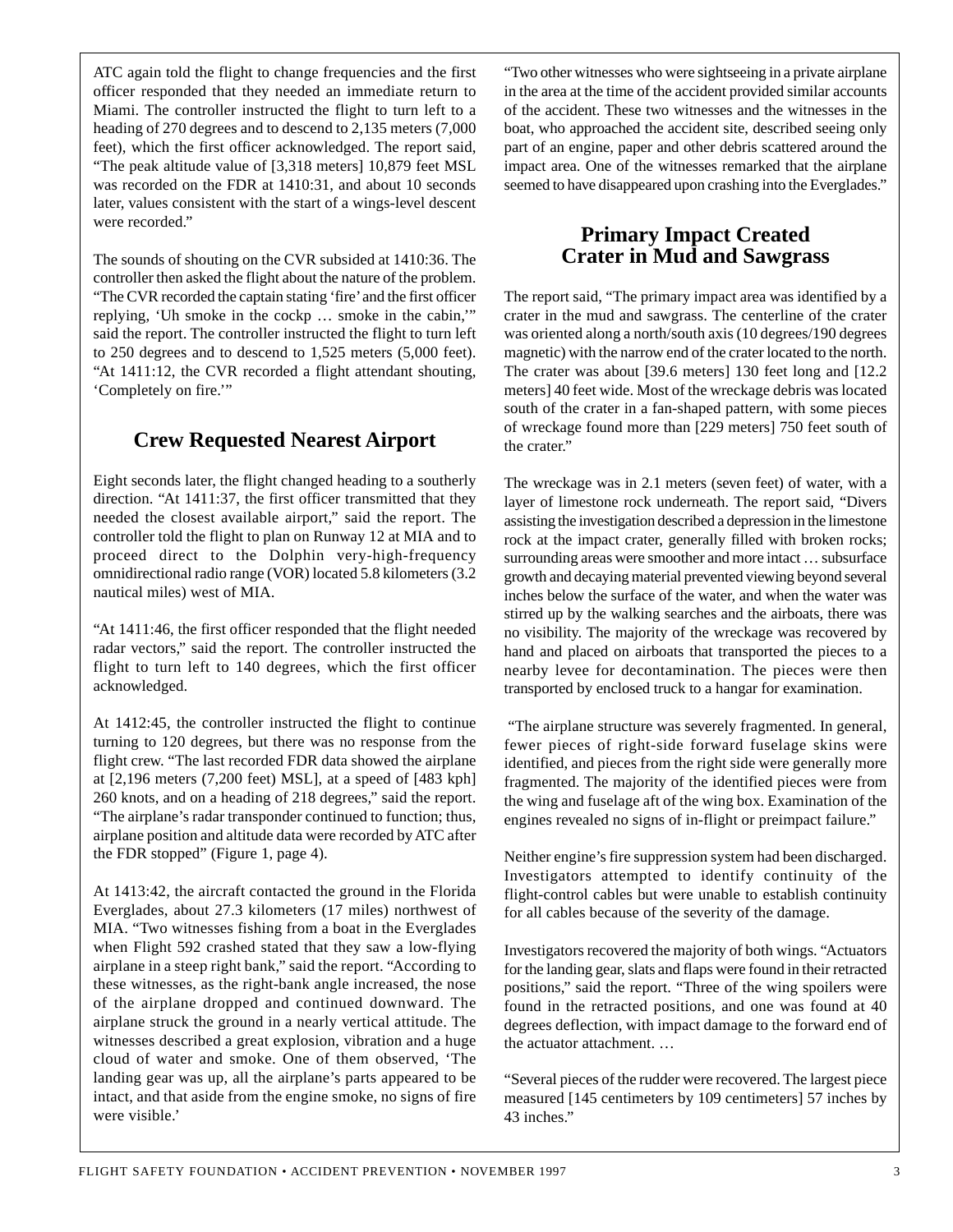



"Passenger-service units from the cabin were found with the oxygen masks in the stowed positions," said the report. "The mask from the cockpit walk-around oxygen bottle was found with the adjustment straps at their loosest positions. Three hand-operated fire extinguishers were found, all with severe impact damage. Because of the impact damage, laboratory analysis could not positively determine if the extinguishers had been used."

Investigators recovered 28 pieces of the chemical oxygen generators that were in the forward cargo compartment. "Nine generators had indentations in their percussion caps consistent with indentations caused by the actuation mechanism," said the report.

One of the aircraft tires that was carried in the forward cargo hold was also recovered and found to have fire damage. The report said, "An unburned piece of lower fuselage longeron

(about [30.5 centimeters] one foot long) was found embedded in the tire.

"Debris found inside the tire included a heat-damaged stainless steel oxygen generator end cap with striker bracket attached, an ignitor guide, a metal part similar to an oxygen generator end cap or a heat shield normally located under the end cap, a small piece of resolidified molten metal (not aluminum), an unburned piece of longeron, a small spring, two rivet heads, an aircraft bolt and several more unidentified pieces of metal."

The other aircraft tire that was carried in the forward cargo compartment was located and found to have extensive burn damage. "Nine of the original 12 sidewall plies exhibited fire damage from the outside of the tire inward along the edge of the tear in the sidewall," said the report. "The edges of the tire along this tear were deflected outward, consistent with the tire having ruptured along this tear in the sidewall."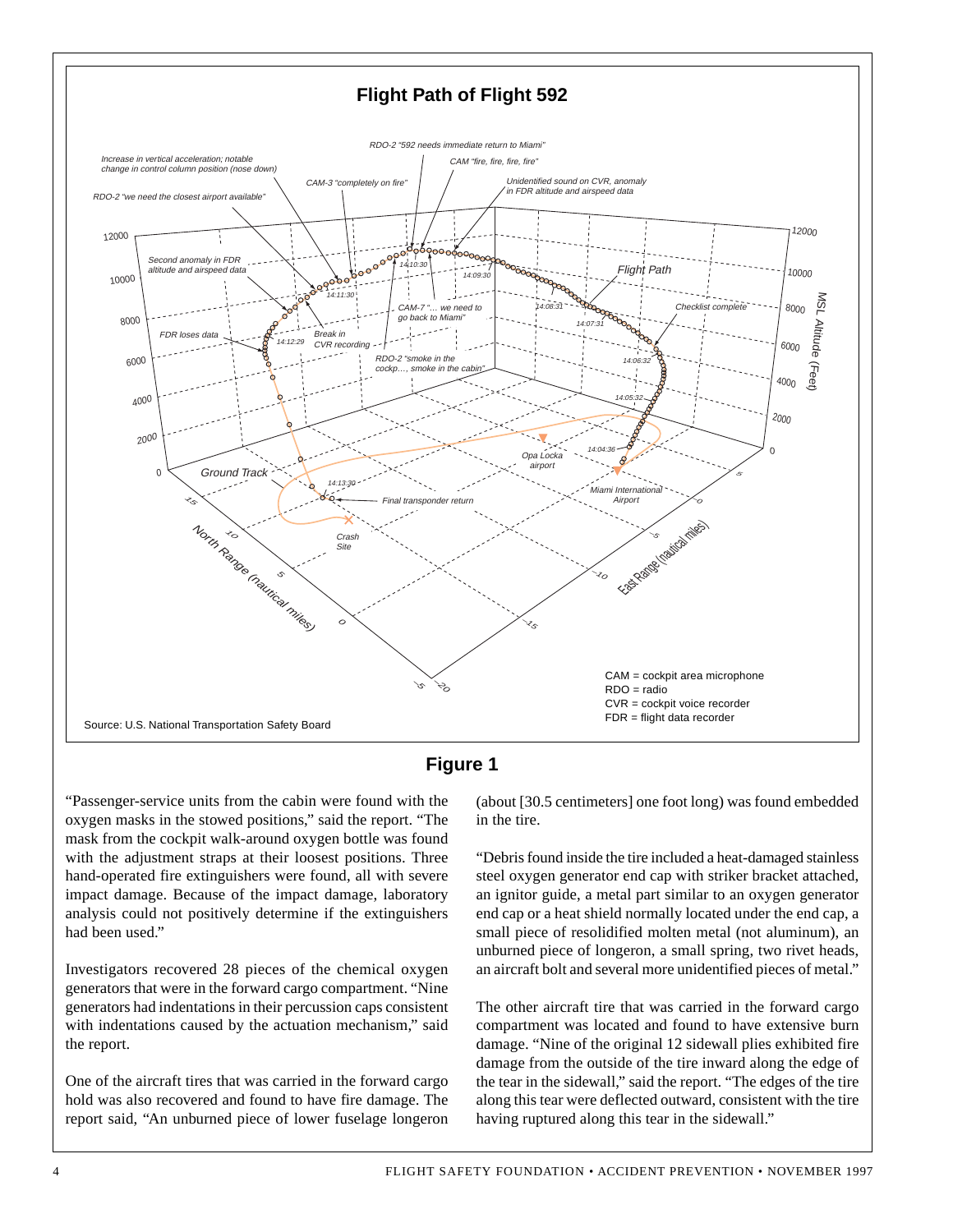#### **Recovered Wreckage Reassembled**

The recovered wreckage from the forward cargo compartment was assembled in a three-dimensional mock-up. The report said, "A [48.3-centimeter by 99-centimeter] 19-inch by 39 inch piece of cargo compartment liner, the exact position of which could not be determined, was found with molten plastic adhered to its interior surface in several locations," said the report. "In some places, the melted plastic was burned and its original color could not be discerned.

"However, in other places, the melted plastic was blue or purple in color, consistent with the color of the plastic wheel covers used for the main and nose-gear tires being carried in the forward cargo compartment. Additional pieces of purple and blue plastic were found sooted and partially burned or melted."

A 43.2-centimeter (17-inch) section of the left side floor beam was recovered and found to have heavy soot and extensive broomstrawing on the inboard fracture surfaces. (Broomstrawing describes how metal appears when it has partially melted, then been subjected to shock loading and fracture.) Evidence of broomstrawing was found on another floor beam piece and on a section of seat track that was attached to it.

No survivors were found in the wreckage. "Human remains were recovered from the accident site over approximately seven weeks," said the report. "Although the remains that were recovered were fragmented and had been exposed to extreme environmental conditions, the Dade County Medical Examiner, with the assistance of the [U.S.] Federal Bureau of Investigation, was able to identify 68 of the 110 persons aboard Flight 592.

"A small amount of human tissue was identified as that of the first officer. However, because of the insufficient amount and the condition of the tissue, toxicology testing was not possible. None of the remains recovered were identified as those of the captain.

"The [NTSB] requested toxicology sampling of the passenger remains in an effort to determine the carbon dioxide and hydrogen cyanide levels that might have been present in the airplane. According to the Dade County Medical Examiner, all of the human tissue and bodily fluids recovered were unsuitable for testing."

The captain, 35, held an airline transport pilot (ATP) certificate with an airplane multi-engine land rating and type ratings in the DC-9, Boeing-737, Fairchild SA-227 and the Beech-1900. She also held flight instructor, ground instructor and ATC tower operator certificates. The captain held a valid FAA first-class medical certificate with no limitations. She had 8,928 hours of flight time, with 2,116 hours in the DC-9 and 1,784 hours as pilot-in-command (PIC).

In October 1993, "ValuJet made a conditional offer of employment to the captain, stating that the captain would be hired by ValuJet upon the successful completion, at her expense, of the ValuJet initial pilot training program conducted by FlightSafety International (FSI)," said the report.

#### **Captain Received Hazardous Materials Training**

During her training at FSI, "[The captain] attended sessions on hand-held fire extinguishers, portable breathing equipment (PBE) and portable oxygen systems, in which students were given hands-on experience discharging each type of fire extinguisher installed on the DC-9," said the report. "Records indicated that she received two hours of training in ValuJet's hazardous materials policies, including the recognition and handling of dangerous articles … ."

The captain became a ValuJet employee in November 1993. She was assigned as a DC-9 first officer in December 1993 and was assigned as a captain in May 1994. The captain's training records indicated no unsatisfactory results on any of her PIC proficiency checks.

On the day of the accident, the captain reported for duty at Dallas/Fort Worth (Texas, U.S.) International Airport (DFW) at 0704. "At the time of the accident, she had accumulated about 7.2 hours of duty time and 3.7 hours of flight time (including the accident flight)," said the report.

The first officer, 52, held an ATP certificate and ratings for airplane single-engine and multi-engine land, and a type rating in the DC-9. He also held flight engineer and airframe/ powerplant mechanic certificates. The first officer had 6,448 hours of flight time, with 2,148 hours of DC-9 experience. He had 400 hours as a McDonnell Douglas MD-80 international relief captain for another air carrier.

The first officer held a restricted/special issuance first-class medical certificate. "FAA records indicated that the FAA Aeromedical Certification Division was monitoring the first officer for a self-reported history of diabetes (a disqualifying condition for an unrestricted medical certificate)," said the report. The first officer was taking medication to lower his blood sugar levels and, to monitor his medical condition, he was required to undergo a complete medical re-evaluation of his condition every six months.

In October 1995, the first officer received a conditional offer of employment from ValuJet and began training at FSI. The first officer received the same training as the captain in the recognition and handling of hazardous materials, hand-held fire extinguishers and portable oxygen systems. In November 1995, the first officer became an employee of ValuJet and was assigned as a first officer in December 1995.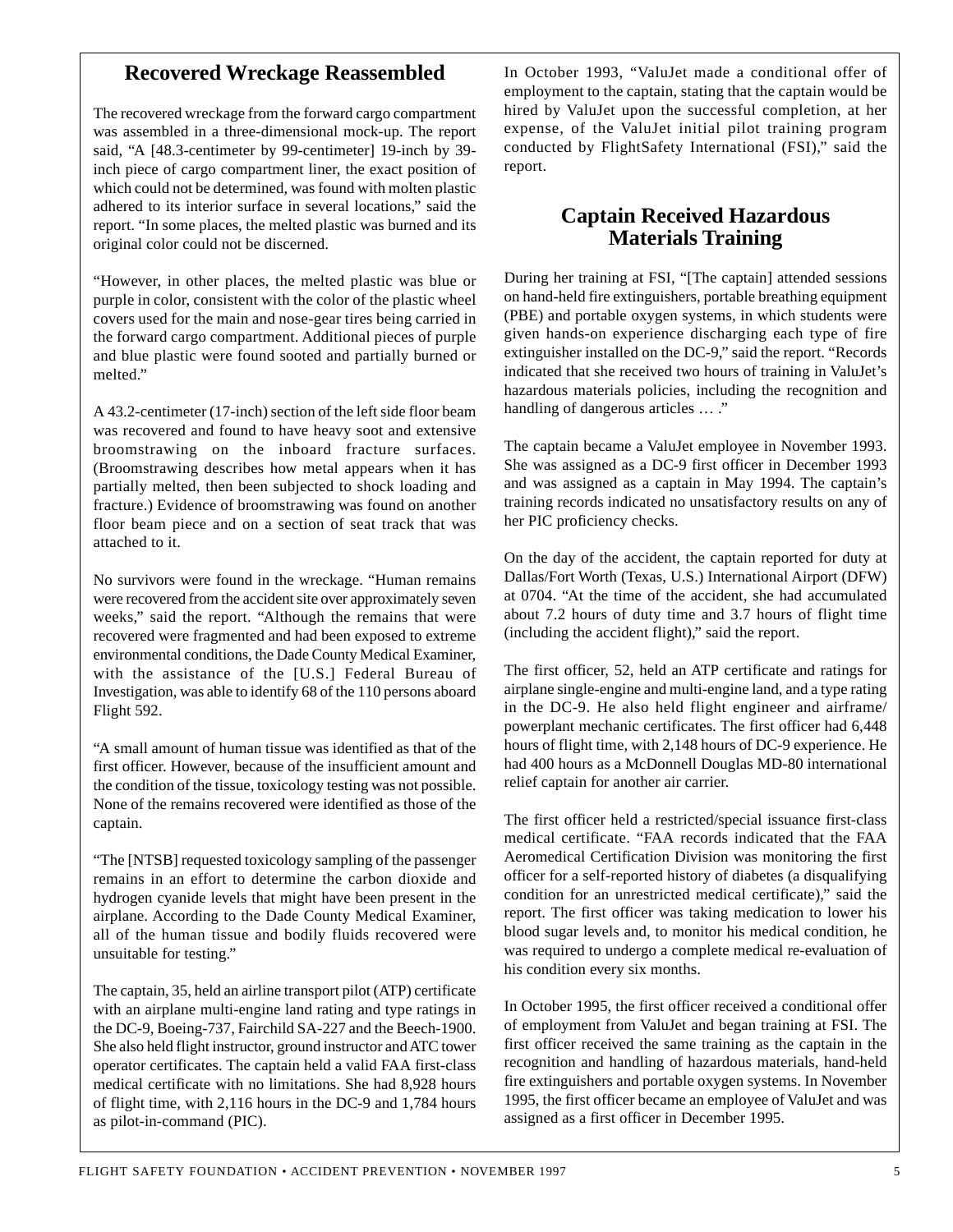#### **Cockpit Voice Recorder Transcript, ValuJet Airlines Flight 592, May 11, 1996**

| Source             | Content                                                                                                                         |
|--------------------|---------------------------------------------------------------------------------------------------------------------------------|
| 1410:03 CAM:       | [sound of chirp heard on cockpit area<br>microphone channel with<br>simultaneous beep on public address/<br>interphone channel] |
| $1410:07$ CAM-1:   | what was that?                                                                                                                  |
| 1410:08 CAM-2      | I don't know.                                                                                                                   |
| $1410:12$ $CAM-1:$ | ** ('bout to lose a bus?)                                                                                                       |
| 1410:15 CAM-1:     | we got some electrical problem.                                                                                                 |
| 1410:17 CAM-2:     | yeah.                                                                                                                           |
| 1410:18 CAM-2:     | that battery charger's kickin' in. ooh,<br>we gotta.                                                                            |
| 1410:20 CAM-1:     | we're losing everything.                                                                                                        |
| 1410:21 DEP:       | Critter five nine two, contact Miami<br>center on one thirty two forty five, so<br>long.                                        |
| 1410:22 CAM-1:     | we need, we need to go back to<br>Miami.                                                                                        |
| $1410:23$ $CAM:$   | [sounds of shouting from passenger<br>cabin]                                                                                    |
| 1410:25 CAM-?:     | fire, fire, fire, fire [from female<br>voices in cabin]                                                                         |
| 1410:27 CAM-?:     | we're on fire, we're on fire.                                                                                                   |
| 1410:28 CAM:       | [sound of tone similar to landing gear<br>warning horn for three seconds]                                                       |
| 1410:29 DEP:       | Critter five ninety two contact Miami<br>center, one thirty two forty five.                                                     |
| $1410:30$ CAM-1:   | ** to Miami.                                                                                                                    |
| 1410:32 RDO-2:     | uh, five ninety two needs immediate<br>return to Miami.                                                                         |
| 1410:35 DEP:       | Critter five ninety two uh, roger, turn<br>left heading two seven zero. descend<br>and maintain seven thousand.                 |
| 1410:36 CAM:       | [sounds of shouting from passenger<br>cabin subsides]                                                                           |
| 1410:39 RDO-2:     | two seven zero, seven thousand, five<br>ninety two.                                                                             |
| DEP:               | what kind of problem are you havin'.                                                                                            |
| 1410:42 CAM:       | [sound of horn]                                                                                                                 |
| 1410:44 CAM-1:     | fire.                                                                                                                           |
|                    |                                                                                                                                 |

The first officer had been on duty for three days before the accident. His flight and duty times on the day of the accident were approximately the same as those of the captain.

### **Aircraft Maintenance History Reviewed**

Investigators reviewed the maintenance history on the accident aircraft. "On the day of the accident, the airplane was delayed in departing the gate at Atlanta … because the right auxiliary hydraulic-pump circuit breaker popped," said the report. "After examining the pump, cleaning the cannon plug pins and reconnecting the cannon plug, a mechanic was able to reset the circuit breaker without any further difficulty.

"During the flight from Atlanta to Miami, the public address (PA) system stopped functioning. According to passengers on that flight, the flight attendants used a megaphone to communicate with the passengers while the airplane remained airborne but discovered during the taxi to the gate that the PA system was once again operable."

When the aircraft arrived at the gate, "a SabreTech mechanic ... entered the electrical equipment bay just aft of the nosewheel well and checked the PA amplifier to see if it was hot," said the report. "[The mechanic] reported that it was not hot, and that it was loose in its mount. He therefore secured the amplifier, and the PA system was once again operable. He said that he did not notice any unusual smells, noises or vibrations while working in the equipment bay and that the captain had said that no circuit breakers had popped en route to Miami. ...

"At the time of the accident, there were three open MEL [minimum equipment list] items and one open configurations deviations list (CDL) [changes to aircraft configuration that may be deferred] item being carried for [the accident aircraft]. Those items were as follows:

- "Left fuel-flow gauge inoperative;
- "Cockpit interphone inoperative;
- "Autopilot porpoising;
- "Flap-hinge fairing removed."

Investigators reviewed ValuJet's maintenance program. "At the time of the accident, [ValuJet] had contracts with 21 FAAcertificated maintenance facilities and repair stations to service its airplanes when the airplanes were away from ValuJet's maintenance facilities or to perform C-check or greater heavy maintenance," said the report. SabreTech was one of three contractors that were authorized to perform all of the required inspections on ValuJet's aircraft including heavy maintenance.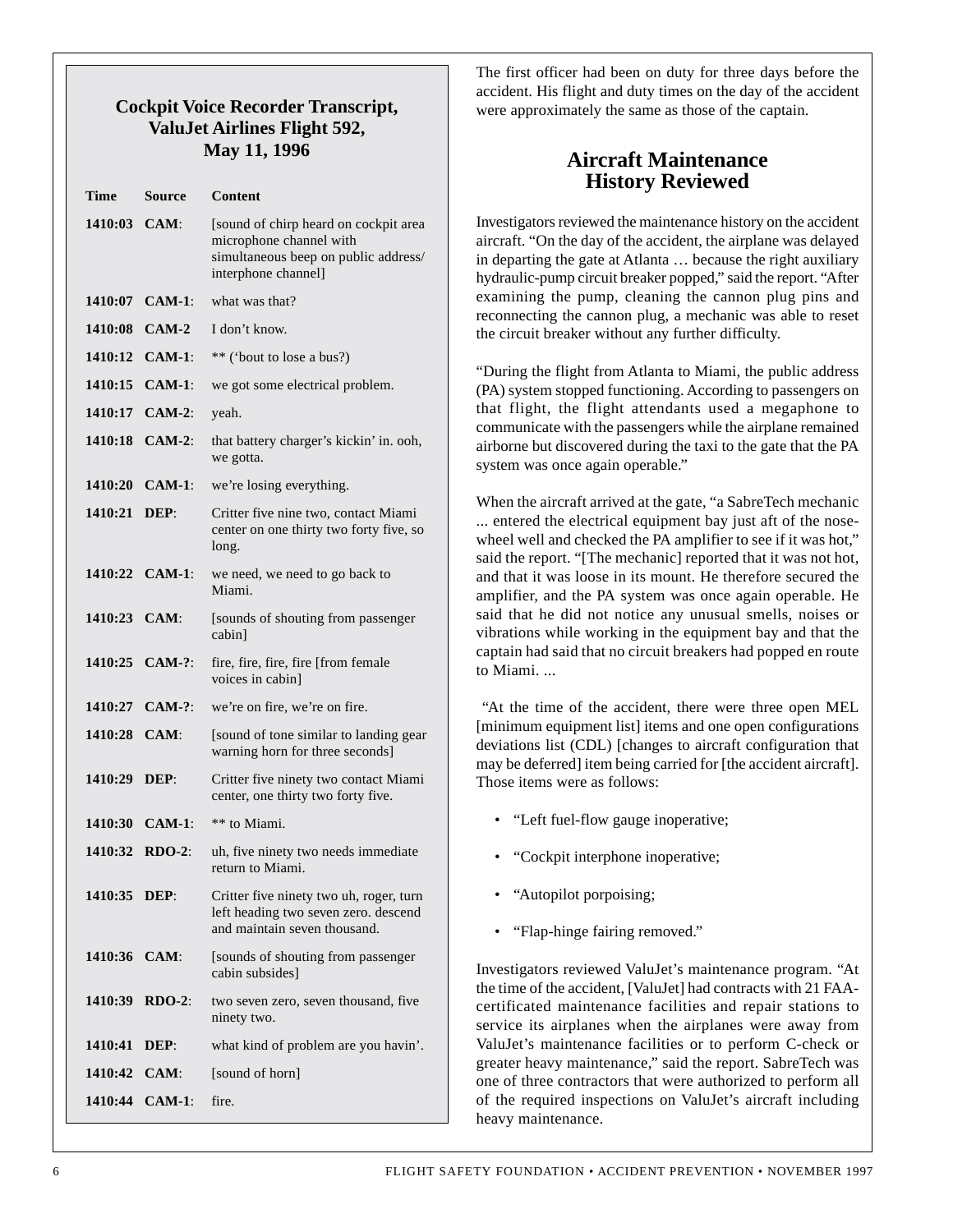During January 1996 and February 1996, ValuJet purchased two MD-82s and one MD-83. The three aircraft were ferried to Miami for SabreTech to perform modifications and maintenance. "One of the maintenance tasks requested by ValuJet was the inspection of the oxygen generators on all three airplanes to determine if they had exceeded the allowable service life of 12 years from the date of manufacture," said the report. It was determined that the majority of the oxygen generators on two of these aircraft were past the expiration date. ValuJet directed SabreTech to replace all oxygen generators on these two aircraft (Figure 2, page 8).

The MD-80 maintenance manual directs maintenance personnel to follow work card 0069, which outlines a sevenstep process for the removal of an oxygen generator. The report said, "Step 2 states, 'If generator has not been expended, install shipping cap on firing pin.'" (The term safety cap is used in the MD-80 maintenance manual and in the NTSB report, rather than the term shipping cap, which is used on the work card.) The report said that the MD-80 manual also warns that an oxygen-generator canister is not to be disposed of until the generator is initiated and its chemical core is fully expended.

### **Handling for Unexpended Generators Not Specified on Work Card**

The report said, "Although work card 0069 warned about the high temperatures produced by an activated generator, it did not mention that unexpended generators required special handling for storage or disposal, that out-of-date generators should be expended and then disposed of or that the generators contained hazardous substances/waste even after being expended; further, the work card was not required to contain such information." The report said that because this information was not contained on work card 0069 and because the card provided no reference to the appropriate section of the MD-80 maintenance manual, the mechanics responsible for removing the oxygen generators from the MD-80s were not able to determine the hazardous nature of the generators by reading only the information provided on the work card.

"According to the SabreTech mechanics, almost all of the expired or near-expired oxygen generators removed from the two airplanes were placed in cardboard boxes, which were then placed on a rack in the hangar near the airplane," said the report. "However, some of these generators (approximately a dozen) were not put in boxes, but rather were left lying loose on the rack."

The mechanic who signed the work card for one of the aircraft stated that "he was aware of the need for safety caps [on the oxygen generators] and had overheard another mechanic who was working with him on the same task talking to a supervisor about the need for caps," said the report. "This other mechanic

| 1410:46 RDO-2: |                | uh, smoke in the cockp  smoke in<br>the cabin.                                                                      |
|----------------|----------------|---------------------------------------------------------------------------------------------------------------------|
| 1410:47        | DEF:           | roger.                                                                                                              |
| 1410:49        | $CAM-1:$       | what altitude?                                                                                                      |
| 1410:49        | $CAM-2:$       | seven thousand.                                                                                                     |
| 1410:52 CAM:   |                | [sound similar to cockpit door<br>moving]                                                                           |
| 1410:57 CAM:   |                | [sound of six chimes similar to cabin<br>service interphone]                                                        |
| 1410:58        | $CAM-3:$       | OK, we need oxygen, we can't get<br>oxygen back there.                                                              |
| 1411:00        | INT:           | [sound similar to microphone being]<br>keyed only on interphone channel]                                            |
|                | 1411:02 CAM-3: | *ba*, is there a* way we could test<br>them? [sound of clearing her voice]                                          |
| 1411:07 DEP:   |                | Critter five ninety two uh, when able<br>to turn left heading two five zero.<br>descend and maintain five thousand. |
| 1411:08 CAM:   |                | [sound of chimes similar to cabin]<br>service interphone]                                                           |
| 1411:10 CAM:   |                | [sounds of shouting from passenger<br>cabin]                                                                        |
| 1411:11        | $RDO-2$ :      | two five zero seven thousand.                                                                                       |
| 1411:12        | $CAM-3:$       | completely on fire.                                                                                                 |
| 1411:14 CAM:   |                | [sounds of shouting from passenger<br>cabin subsides]                                                               |
| 1411:19        | $CAM-2:$       | outta nine.                                                                                                         |
| 1411:19 CAM:   |                | [sound of intermittent horn]                                                                                        |
| 1411:21 CAM:   |                | [sound similar to loud rushing air]                                                                                 |
|                | 1411:38 RDO-2: | Critter five ninety two we need the<br>uh, closest airport available.                                               |
| 1411:42        | DEP:           | Critter five ninety two, they're gonna<br>be standing standing by for you. you<br>can plan  .                       |
| 1411:45 CAM:   |                | [one minute and twelve second<br>interruption in CVR recording]                                                     |
| 1412:57 CAM:   |                | [sound of tone similar to power<br>interruption to CVR]                                                             |
| 1412:57        | $CAM$ :        | [sound similar to loud rushing air]                                                                                 |
| 1412:57 ALL:   |                | [sound of repeating tones similar to<br>CVR self test signal start and<br>continuel                                 |
| 1412:58 DEP:   |                | contact Miami approach on,<br>correction you, you, keep on my<br>frequency.                                         |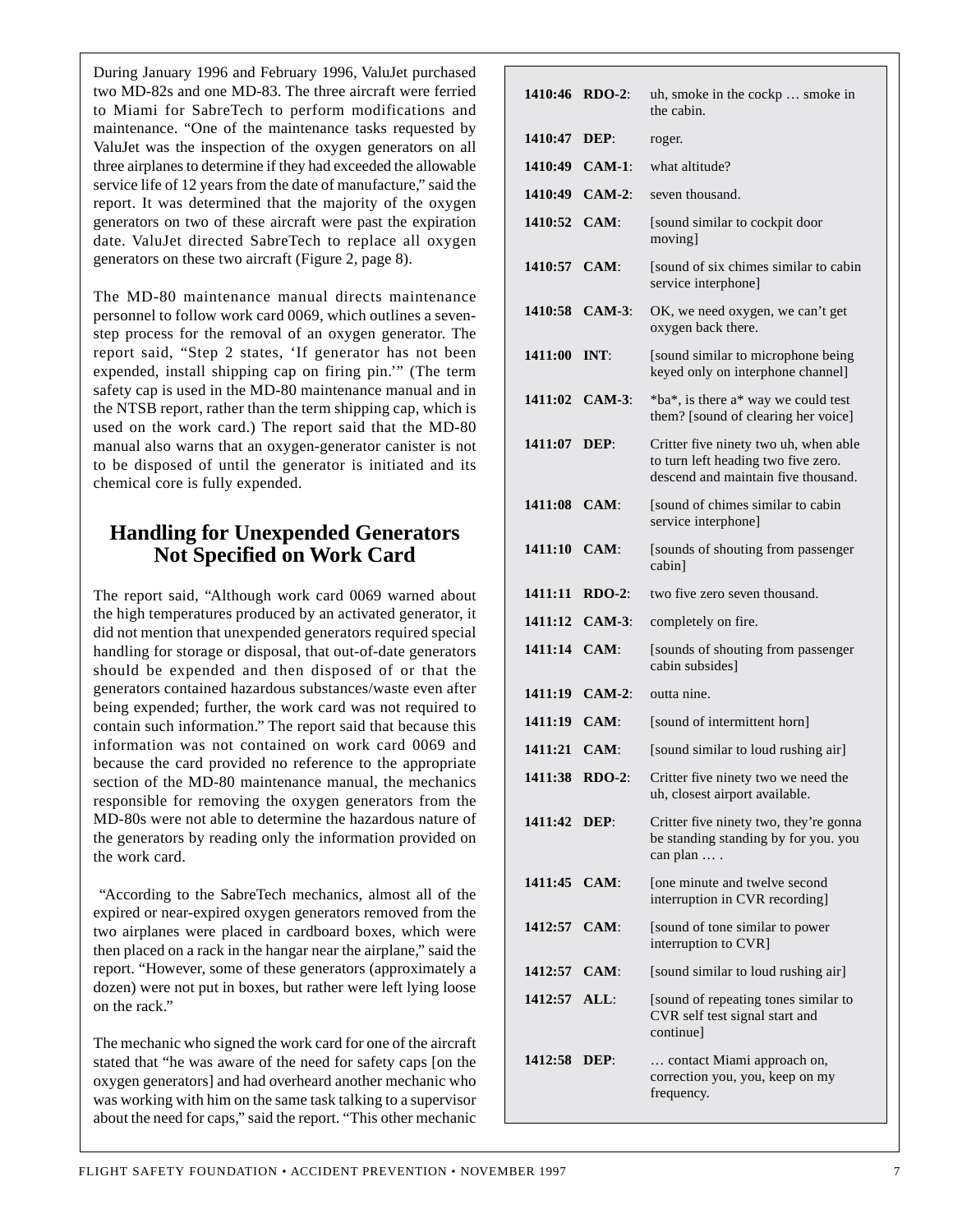| 1413:05 DEP:                                                      |                          |                                                         | American nine sixty turn left heading<br>two seven zero, join the WINCO<br>transition. |  |
|-------------------------------------------------------------------|--------------------------|---------------------------------------------------------|----------------------------------------------------------------------------------------|--|
| 1413:09 AA960:                                                    |                          |                                                         | heading two seven zero to join the<br>WINCO transition, Amer                           |  |
| 1413:11 CAM:                                                      |                          |                                                         | [interruption of unknown duration in<br>CVR recording                                  |  |
| 14??:?? UNK:                                                      |                          |                                                         | ***. [radio transmission from<br>unknown source]                                       |  |
| 14??:?? ALL:                                                      |                          |                                                         | [sound of repeating tones similar to<br>CVR self test signal, starts and<br>continues] |  |
| 14??:?? CAM:                                                      |                          |                                                         | [sound similar to louder rushing air]                                                  |  |
| 14??:??                                                           |                          |                                                         | End of recording                                                                       |  |
| <b>RDO</b><br>Radio transmission from accident<br>$=$<br>aircraft |                          |                                                         |                                                                                        |  |
| <b>CAM</b>                                                        | $=$                      |                                                         | Cockpit area microphone voice or sound source                                          |  |
| <b>ALL</b>                                                        | $=$                      | Sound source heard on all channels                      |                                                                                        |  |
| <b>INT</b>                                                        | $=$                      | Transmissions over aircraft interphone system           |                                                                                        |  |
| <b>DEP</b>                                                        | $=$                      | Radio transmission from Miami departure<br>control      |                                                                                        |  |
| $AA960 =$                                                         |                          |                                                         | Radio transmission from American Flight 960                                            |  |
| <b>UNK</b>                                                        | $=$                      | Radio transmission received from<br>unidentified source |                                                                                        |  |
| $-1$                                                              | $=$                      | Voice identified as pilot-in-command (PIC)              |                                                                                        |  |
| $-2$                                                              | $=$                      | Voice identified as co-pilot                            |                                                                                        |  |
| $-3$                                                              | $=$                      | Voice identified as female flight attendant             |                                                                                        |  |
| $-2$                                                              | $\overline{\phantom{m}}$ | Voice unidentified                                      |                                                                                        |  |
| $\ast$                                                            | $=$                      | Unintelligible word                                     |                                                                                        |  |
| $\left( \ \right)$                                                | $=$                      | Questionable insertion                                  |                                                                                        |  |
| $\Box$                                                            | $=$                      | Editorial insertion                                     |                                                                                        |  |
| .                                                                 | $=$                      | Pause                                                   |                                                                                        |  |
| Source: U.S. National Transportation Safety Board                 |                          |                                                         |                                                                                        |  |

stated in a postaccident interview that the supervisor told him that the company did not have any safety caps available.

"The supervisor stated in a postaccident interview that his primary responsibility had been issuing and tracking the jobs on [the aircraft from which the oxygen generators had been removed] and that he did not work directly with the generators. He stated that no one, including the mechanics who had worked on the airplanes, had ever mentioned to him the need for safety caps."

The report said that it was clearly specified on work card 0069 that installation of safety caps on any oxygen generator was required if the generator had not been expended after it was removed from an airplane. Although the signatures of mechanics and supervisory personnel on work cards are intended to verify that all steps on the work cards have been completed, SabreTech personnel signed off work card 0069, but safety caps were never installed on the oxygen generators.

The report said, "The mechanic who signed work card 0069 for [one of the aircraft] said that some mechanics had discussed using the caps that came with the new generators, but the idea was rejected because those caps had to stay on the new generators until the final mask drop check was completed at the end of the process … . When asked if he had followed up to see if safety caps had been put on the generators before the time he signed off the card, he said he had not.

"According to this mechanic, there was a great deal of pressure to complete the work on the airplanes on time and the mechanics had been working 12-hour shifts seven days per week." The mechanic said that one of the SabreTech supervisors assigned him the task of signing off the work card.

The mechanic said that "they did not discuss or focus on the safety caps at the time of this request or the signoff," said the report.



8 **SECUTE SAFETY FOUNDATION • ACCIDENT PREVENTION • NOVEMBER 1997**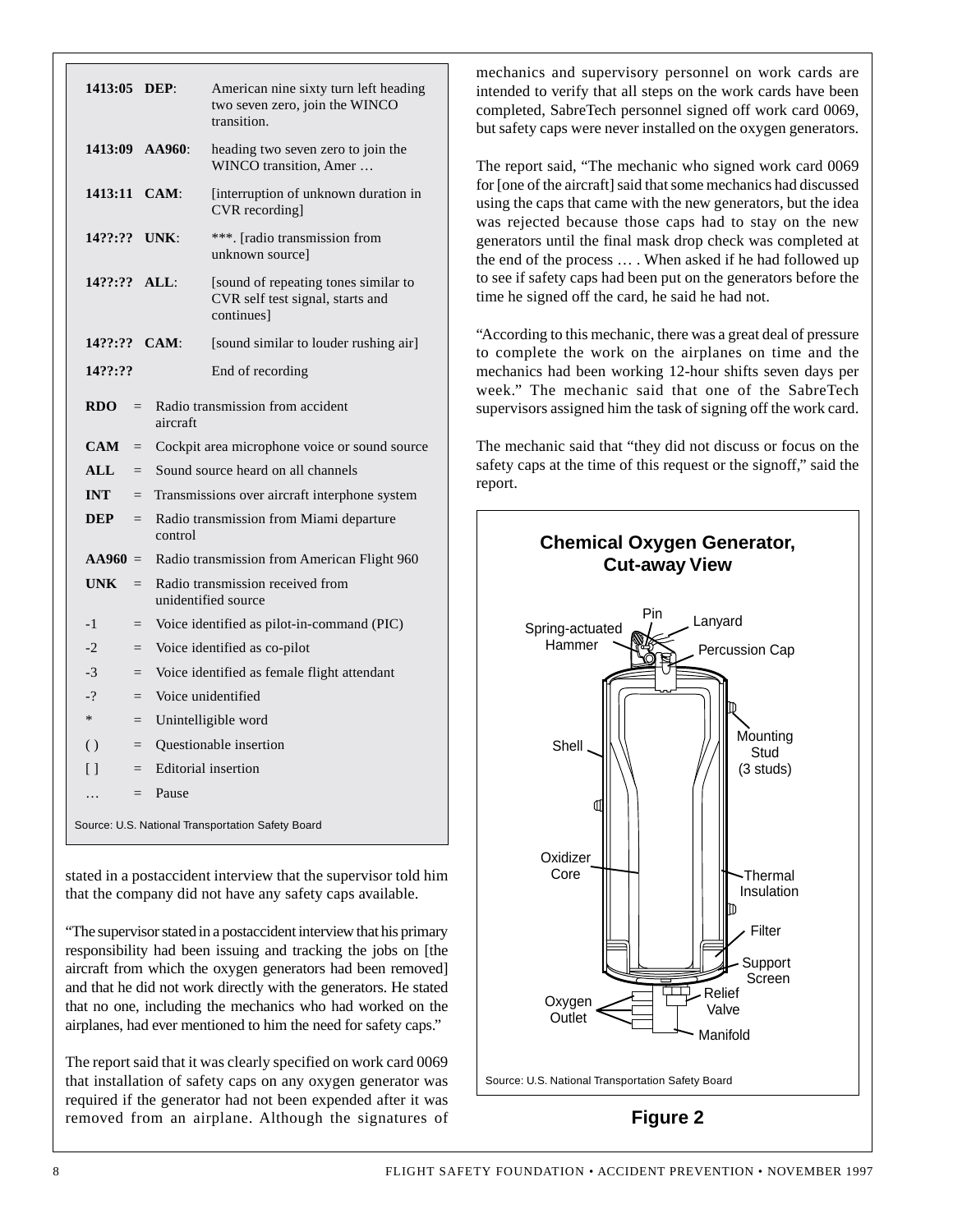#### **Chemical Oxygen Generators Carried Aboard ValuJet Flight 592**

The chemical oxygen generators carried as cargo aboard ValuJet Flight 592 had been removed from a McDonnell Douglas MD-80 passenger emergency oxygen system. Upon activation, "[The generators] provide emergency oxygen to the occupants of the passenger cabin if cabin pressure is lost," the report said. "The oxygen generators, together with the oxygen masks, are mounted behind panels above or adjacent to passengers. If a decompression occurs, the panels are opened either by an automatic pressure switch or by a manual switch, and the mask assemblies are released.

"Each mask is connected to its generator in two places. A plastic tube through which the oxygen will flow is connected from the mask-assembly reservoir bag to an outlet fitting on one end of the oxygen generator. Additionally, a lanyard, or slim white cord, connects each mask to a pin that restrains the spring-loaded initiation mechanism (retaining pin). The lanyard and retaining pin are designed such that a [0.45 kilogram to 0.9-kilogram] one-pound to two-pound pull on the lanyard will remove the pin, which is held in place by a spring-loaded initiation mechanism.

"When the retaining pin is removed, the spring-loaded initiation mechanism strikes a percussion cap containing a small explosive charge mounted in the end of the oxygen generator. The percussion cap, when struck, provides the energy necessary to start a chemical reaction in the generator oxidizer core, which liberates oxygen gas. A protective shipping cap that prevents mechanical activation of the percussion cap is installed on new generators. The shipping cap is removed when the oxygen generator has been installed in the airplane and the final mask drop check has been completed.

"The oxidizer core is sodium chlorate (NaClO<sub>3</sub>), which is mixed with less than 5 percent barium peroxide  $(BaO<sub>2</sub>)$  and less than 1 percent potassium perchlorate  $(KClO<sub>4</sub>)$ . The explosives in the percussion cap are a lead-styphnate-andtetracene mixture.

The report said that one of the SabreTech inspectors who signed the final inspection block on the nonroutine work card for one of the airplanes knew that the generators needed safety caps, but signed the card anyway. This inspector relied on the word of supervisory personnel that safety caps would be installed by the shipping and stores department without ever verifying that this step had been done.

Two of the three technical representatives responsible for overseeing SabreTech's work for ValuJet and one ValuJet quality assurance inspector said that they were unaware of the "When heated to its decomposition temperature by the action of the percussion cap, a chemical reaction begins in the core whereby the  $NaClO<sub>3</sub>$  is reduced to sodium chloride (NaCl) and the oxygen is liberated as a gas. The oxygen flows through the granular insulation between the chemical core and the outlet shell of the generator toward the outlet end of the generator. At the outlet end, the oxygen flows through a series of filters, through the outlet manifold, and into the plastic tubes connected to the reservoir bags on the mask assembly.

"The chemical reaction is exothermic, which means that it liberates heat as a by-product of the reaction. This causes the exterior surface of the oxygen generator to become very hot; the maximum temperature of the exterior surface of the oxygen generator during operation is limited by McDonnell Douglas specification to [286 degrees C] 547 degrees F when the generator is operated at an ambient temperature of [21 degrees C to 26 degrees C] 70 degrees F to 80 degrees F. Manufacturing test data indicate that when operated during tests, maximum shell temperatures typically reach  $[232$  degrees C to 260 degrees C $]$  450 degrees F to 500 degrees F.

"The amount of oxygen required to be produced by a generator as a function of time is not constant; it is specified by the aircraft manufacturer in accordance with the emergency descent profile the aircraft is expected to follow after a loss of cabin pressure to reach an altitude where supplemental oxygen is no longer required. The amount of oxygen required at higher altitudes is greater than the amount needed at lower altitudes. Therefore, the chemical core has a larger diameter at the initiation end than at the outlet end to provide more oxygen at the beginning of the reaction. ...

"The outlet end of the [generator] also contains two selfclosing pressure relief valves. These valves are designed to open if the pressure in the generator exceeds [20.4 kilograms per square centimeter] 45 pounds per square inch gauge  $(psig)$ ]." $\blacklozenge$ 

safety-cap issue. "However, one of the technical representatives said that on or about April 10 he was watching the SabreTech mechanics remove several oxygen generators and later noticed generators sitting on a parts rack near one of the ValuJet airplanes," said the report. Although the technical representative noticed that the generators lacked safety caps, he did not discuss this with the mechanics. The technical representative said that he made requests to both a SabreTech supervisor and the SabreTech project manager for the boxes to be moved away from the aircraft. The technical representative said that the box was moved approximately three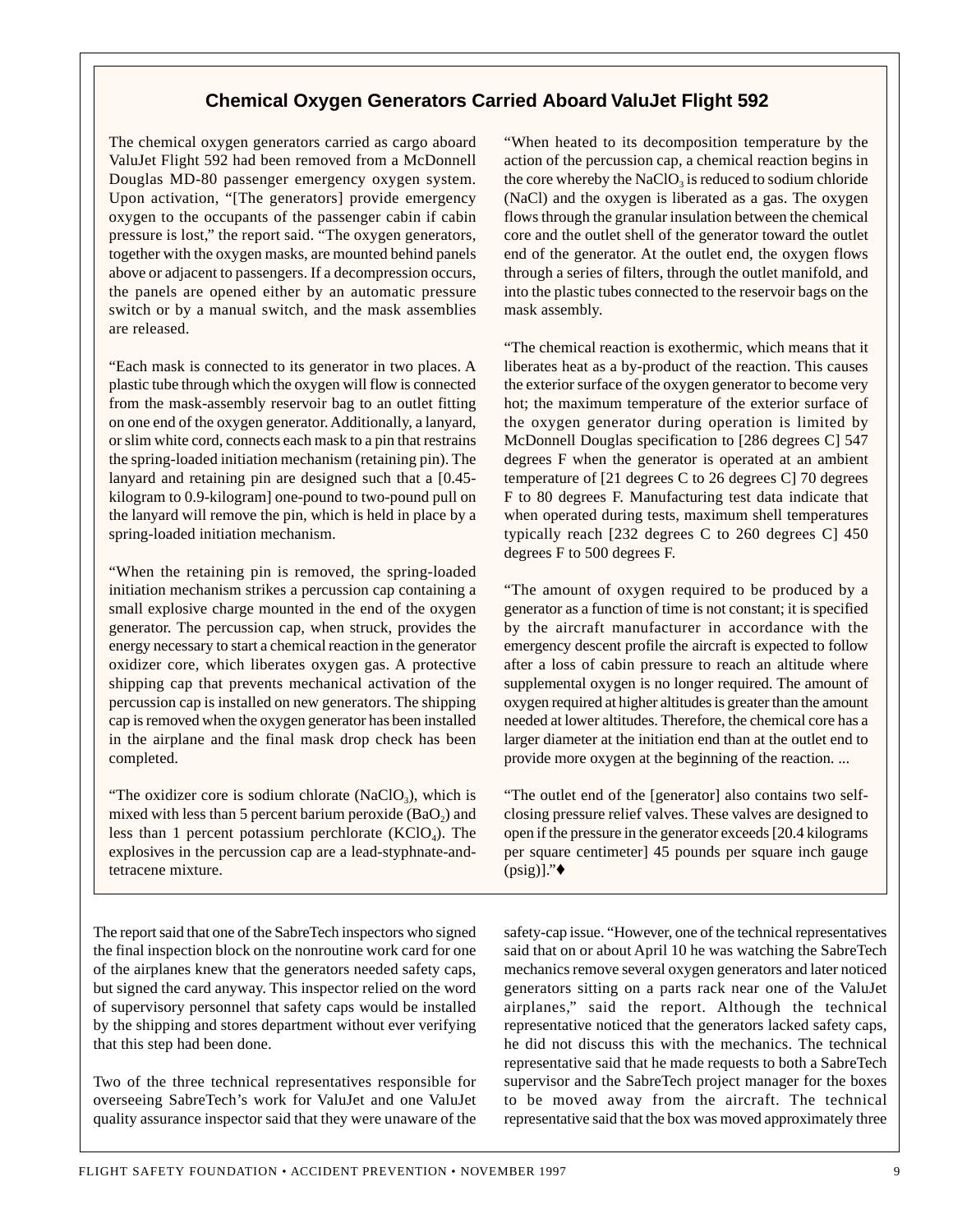weeks after his initial request but that he did not know what became of the box or the oxygen generators.

"The SabreTech inspector, supervisor and project manager all denied during interviews ... being approached by the technical representative or knowing anything about an issue having to do with a need for safety caps on the oxygen generators," said the report.

Three boxes of the expired or near-expired oxygen canisters "were taken to the ValuJet section of SabreTech's shipping and receiving hold area by the mechanic who said that he had discussed the issue of the lack of safety caps with his supervisor," said the report. "According to the mechanic, he took the boxes to the hold area at the request of either his lead mechanic or supervisor. He said that he placed the boxes on the floor, near one or two other boxes, in front of shelves that held other parts from ValuJet airplanes. He stated that he did not inform anyone in the hold area about the contents of the boxes."

Two other boxes of the oxygen canisters were placed in the same area, but it could not be determined who placed them there. "According to the director of logistics at SabreTech, at the time the five boxes were placed in the hold area for ValuJet property, no formal written procedure required an individual who took items to the shipping and receiving hold area to inform someone in that area what the items were or if the items were hazardous," said the report.

The aircraft-maintenance service agreement between ValuJet and SabreTech called for SabreTech to retain any items that were removed and were not reinstalled on the aircraft until disposal was authorized in

writing by ValuJet. Nevertheless, the report said, "According to a SabreTech stock clerk, on May 8 he asked the director of logistics, 'How about if I close up these boxes and prepare them for shipment to Atlanta.' He [the stock clerk] stated that the director responded, 'Okay, that sounds good to me.'" Believing he had the director's concurrence, the stock clerk reorganized the five boxes, placed bubble wrap in the top of each box, closed the boxes and applied a blank SabreTech address label and a ValuJet COMAT label with the notation 'aircraft parts' to each box. The report said, "The director of logistics indicated he did not give permission to ship the boxes and that nobody had asked him what to do with the boxes. ...

"According to the stock clerk, on the morning of May 9, he [the stock clerk] asked a SabreTech receiving clerk to prepare a shipping ticket for the five boxes of oxygen generators and three DC-9 tires (a nose-gear tire and two main-gear tires)," said the report. " ... According to the receiving clerk, the stock clerk gave him a piece of paper indicating that he should write, 'Oxygen Canisters — Empty,' on the shipping ticket."

*"The stock clerk said he identified the generators as 'empty canisters' because none of the mechanics had talked to him about what they were or what state they were in."*

The stock clerk said "he identified the generators as 'empty canisters' because none of the mechanics had talked to him about what they were or what state they were in, and that he had just found the boxes sitting on the floor of the hold area one morning," said the report. "He said he did not know what the items were, and when he saw that they had green tags on them he assumed that meant they were empty."

Red "condemned parts" tags should have been used for the generators rather than the green "repairable parts" tags that were used, according to SabreTech's FAA-approved inspection-procedures manual. Although the wrong parts tag was used, "... it probably did not contribute to the mishandling of the generators that ultimately led to the generators being loaded into the forward cargo compartment on Flight 592," said the report.

The report said, "Many of the shortcomings discussed ... (including the SabreTech mechanics' failure to install safety caps, their improper maintenance entries, their use of

> improper tags and the inadequate communications between the maintenance shop floor and stores department) result from human failures that might have been avoided if more attention were given to human factors issues in the maintenance environment."

> According to Part 121 of the U.S. Federal Aviation Regulations (FARs) that establishes limitations on duty time for individuals performing maintenance on Part 121 airplanes, including those who work at a Part 145 repair station, individuals must be off duty for 24 consecutive hours every seven consecutive days. However, the option exists to give the equivalent number

of off-duty hours within the span of a calendar month. This regulation allows for mechanics to work as many as 26 consecutive days, taking all of their off-duty time at the end of the month.

The report said, "The [NTSB] concludes that the current duty time limitations ... may not be consistent with the current state of scientific knowledge about factors contributing to fatigue among personnel working in safety-sensitive transportation jobs. Accordingly, the [NTSB] believes that the FAA should review the issue of personnel fatigue in aviation maintenance; then establish duty time limitations consistent with the current state of scientific knowledge for personnel who perform maintenance on air carrier aircraft."

The report said that neither SabreTech nor ValuJet provided an employee-training course on hazardous-materials recognition or on shipping of hazardous materials. "[SabreTech] personnel relied on prior experience to recognize hazardous materials," said the report. "The director [of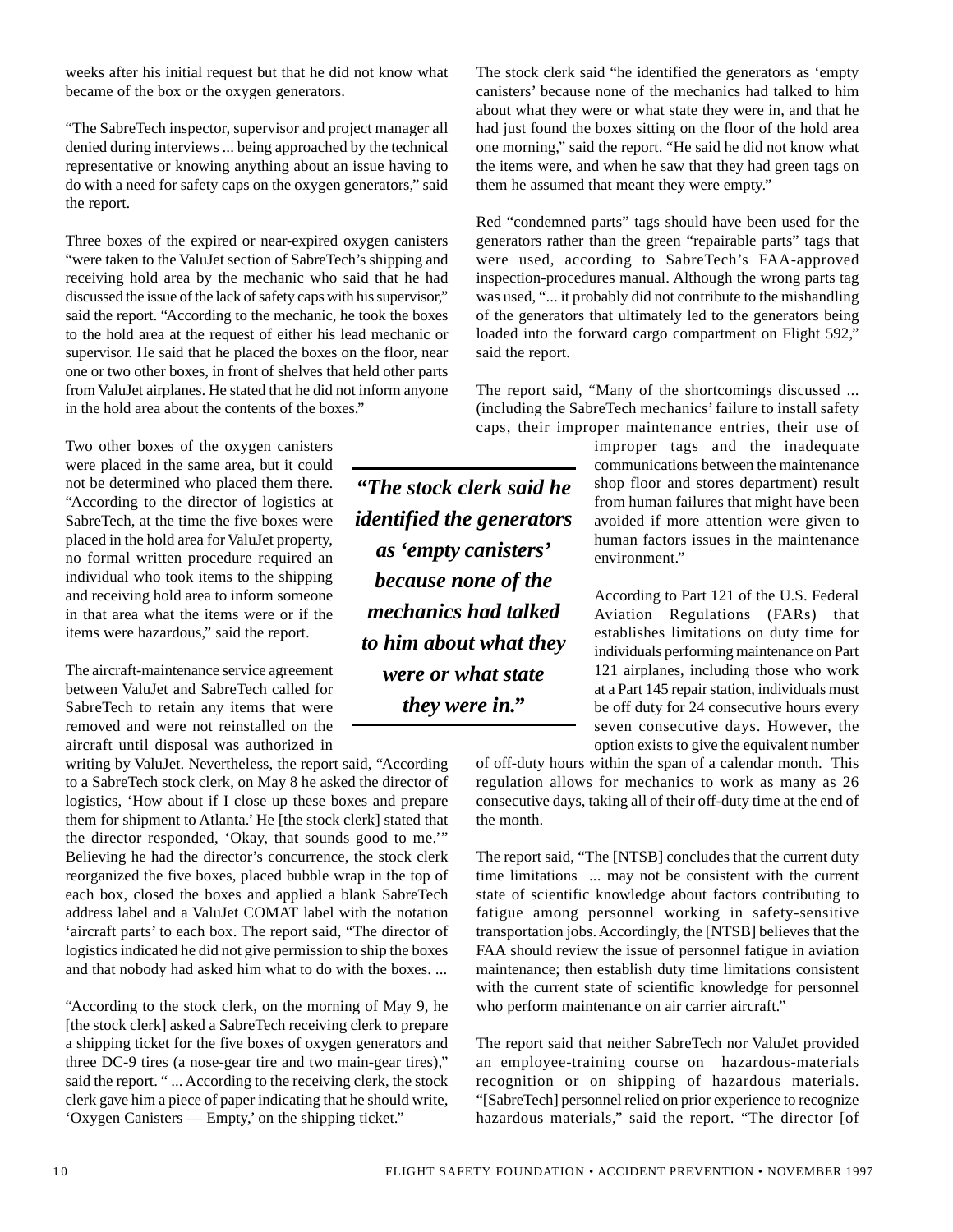logistics] indicated that SabreTech had no prior experience handling oxygen generators."

On the day of the accident, the stock clerk told a SabreTech driver to take the three tires and five boxes to the ValuJet ramp area. Upon arrival at the ValuJet ramp, the driver was directed by a ValuJet ramp agent to unload the material onto a baggage cart.

#### **Ramp Agent Stated Cargo Not Secured**

The ValuJet ramp agent who loaded the boxes and tires into the accident aircraft told investigators that "he remembered hearing a 'clink' sound when he loaded one of the boxes and that he could feel objects moving inside the box," said the report. "He [the ramp agent] told [NTSB] investigators that when the loading was completed, one of the large tires was lying flat on the compartment floor, with a small tire [lying] on its side, centered on top of a large tire. He further indicated that the COMAT boxes were also loaded atop the large tire, positioned around the small tire, and that the boxes were not wedged tightly. ... The ramp agent said that the cargo was not secured, and that the cargo compartment had no means for securing the cargo" (Figure 3).

Investigators examined the wreckage to determine the source of the fire that crippled the accident flight. "The wreckage that was recovered provided evidence of fire damage throughout the majority of the forward cargo compartment and areas of the airplane above it, with the most severe fire damage found in the ceiling area of the forward part of this compartment," said the report. "Other areas of the airplane did not show significant fire damage, including the cockpit and the electronics compartment of the airplane located beneath the cockpit.

"The airplane's electrical system was examined for indications as to what caused the electrical problems initially noted by the flight crew. However, because so much of the wiring ran adjacent to the cargo compartment and because so many of those wires were severely damaged, the source of those electrical anomalies could not be isolated.

"Examination of the heat-damaged wire bundles and cables revealed no physical evidence of short circuits or of burning that could have initiated the fire. Further, the heat and fire damage to the interior of the cargo compartment was more severe than the damage to the exterior, consistent with the fire having been initiated inside the cargo compartment. (The cargo-compartment liner, which was designed to keep a fire contained within the cargo compartment, would also have functioned to keep an externally initiated fire out of the compartment.) Finally, the heat-damaged wire bundles were not routed near the breached area of the cargo compartment, whereas the boxes containing the oxygen generators were loaded into the area directly beneath the breached area of the cargo compartment. Thus the electrical system was not a source of ignition of the fire."

Investigators examined the chemical oxygen generators that were carried aboard the accident flight and recovered from the accident site. When examining the units, they discovered that: "Safety caps were not installed over the percussion caps that start a chemical reaction in the oxygen generators; lanyards for the retaining pins for the percussion caps' spring-loaded actuation mechanism were not secured on several generators;

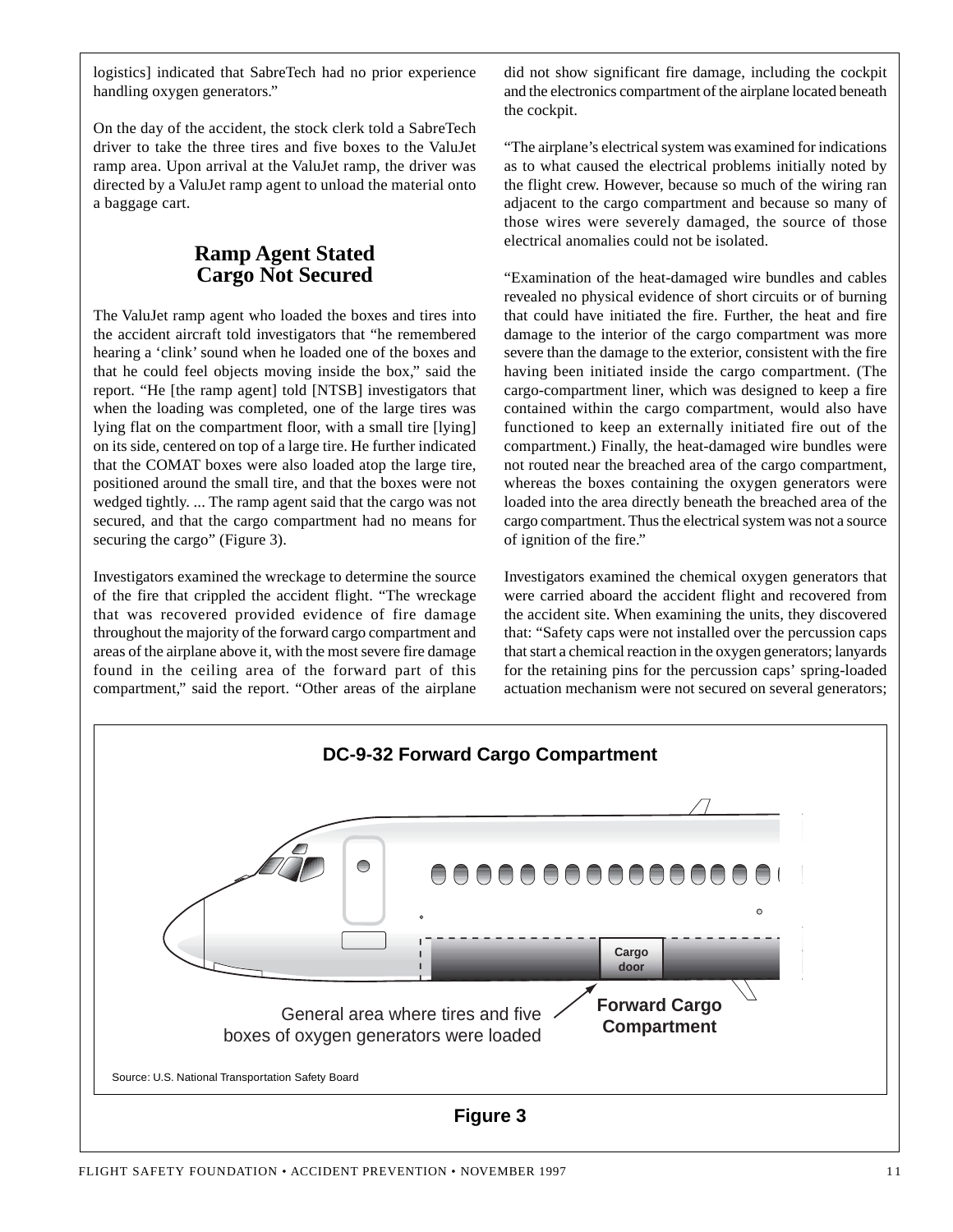and the generators were not packaged adequately to prevent generators from striking the actuation mechanism or dislodging retaining pins on adjacent generators," said the report.

## **Cargo-compartment Conditions Simulated at Fire-test Facility**

"A series of five tests involving oxygen generators was conducted at the FAA's fire-test facility near Atlantic City, New Jersey, [U.S.] …," said the report. The tests used an instrumented McDonnell Douglas DC-10 cargo-compartment test chamber which is larger than, but similar to, the cargo compartment of the DC-9. The report said, "All tests were initiated by pulling the retaining pin on one of the generators located at the top of a box. … In the final test, two boxes of oxygen generators were placed on top of a main-gear tire pressurized to [22.7 kilograms per square centimeter] 50 pounds per square inch – psi. [Three other] boxes of generators were placed around the tire. Luggage was stacked around the tire and boxes of oxygen generators. … About 10 minutes after ignition, the ceiling in the DC-9 type cargo compartment reached about [1,093 degrees C] 2,000 degrees F; after 11 minutes, the temperature was about [1,538 degrees C] 2,800 degrees F. About 11.5 minutes after ignition, the temperature at this location exceeded the temperature measurement capabilities of the system greater than [1,760 degrees C] 3,200 degrees F. Sixteen minutes after the ignition generator was activated, the tire ruptured. …

"Based on the results of the [NTSB's] fire tests … the physical evidence of fire damage in the forward cargo compartment of the accident airplane, and the lack of other cargo capable of initiating a fire in the forward cargo hold, the [NTSB] concludes that the activation of one or more chemical oxygen generators in the forward cargo compartment of the airplane initiated the fire on ValuJet Flight 592.

"The [NTSB's] analysis, therefore, first examines the accident sequence including the initiation and propagation of the onboard fire and the adequacy of air carrier and FAA efforts to minimize the hazards posed by fires in cargo compartments of commercial airplanes." The NTSB's analysis also explored "the pilots' performance and actions when they became aware of the fire shortly after takeoff from Miami and the adequacy of smoke protection equipment and smoke evacuation procedures aboard air carrier aircraft."

Investigators attempted to determine when the accident flight crew first became aware of the fire and how quickly the fire spread. The report said, "The first indication of a problem during the accident flight occurred at 1410:03, approximately six minutes after Flight 592 took off from Miami, when the CVR recorded an unidentified sound, which prompted the captain to ask, 'What was that?'" Simultaneously with the unidentified noise recorded on the CVR at 14:10:03, the FDR recorded an indicated airspeed decrease of 61 kph (33 knots)

and a pressure altitude drop of 249 meters (817 feet). "The FDR airspeed and altitude returned to normal within four seconds ...," said the report. "Within 12 seconds, the captain reported an electrical problem, and at 1410:25, there were voices shouting 'fire, fire, fire,' in the passenger cabin."

The tires being transported as cargo were loaded in the accidentaircraft cargo compartment just forward of the cargo door. As a result, the tires were located just above the aircraft's left static ports. The report said, "An increase of [337 kilograms per square meter] 69 pounds per square foot in the static pressure sensed by a static-pressure sensor on the airplane would result in an [249-meter] 817-foot decrease in altitude (as recorded by the FDR)." It was also determined that a static-pressure increase of this particular magnitude would result in an airspeed reduction of about 74 kph (40 knots). "The FDR altitude and speed data are based on readings from the left alternate static port, which is located on the left side of the fuselage … indicating that the unidentified sound on the CVR and the FDR anomaly at 1410:03 were most likely caused by the rupture of an inflated tire in the forward cargo compartment after the tire was partially burned through by fire," said the report.

Investigators analyzed when the fire aboard the accident flight might have been initiated. "Activation of a generator would have been most likely to occur during an event that could cause movement or jostling of the contents of the boxes," said the report. "Accordingly, the [NTSB] considered whether the fire might have been started as a result of one or more generators being activated during the loading process, which likely ended before 1340:29 when the passenger safety briefing was recorded on the CVR. The tire ruptured more than 30 minutes later. The [NTSB] also considered whether the fire could have resulted from an oxygen generator being activated during the takeoff roll, which began about 1403:34. However, this was only six [minutes] to seven minutes before the tire ruptured."

Based on the fire tests conducted during the investigation, the NTSB concluded that "one or more of the oxygen generators likely were actuated at some point after the loading process began, but possibly as late as during the airplane's takeoff roll," said the report.

"The investigation examined why there was not an earlier indication of smoke and/or fire in the cabin than the first audible report at 1410:25," said the report. "Several factors might account for the lack of warning from smoke earlier in the fire sequence. First, the cargo-compartment liner is designed to limit the amount of ventilation to and from the cargo compartment; consequently, so long as the liner is intact, the smoke will not readily escape into the passenger compartment.

"Second, any smoke that did escape would not have readily entered the air flow in the passenger cabin, which comes from overhead and down into the area between the airplane outer skin and the cargo liner, then moves aft and exits through the outflow valve.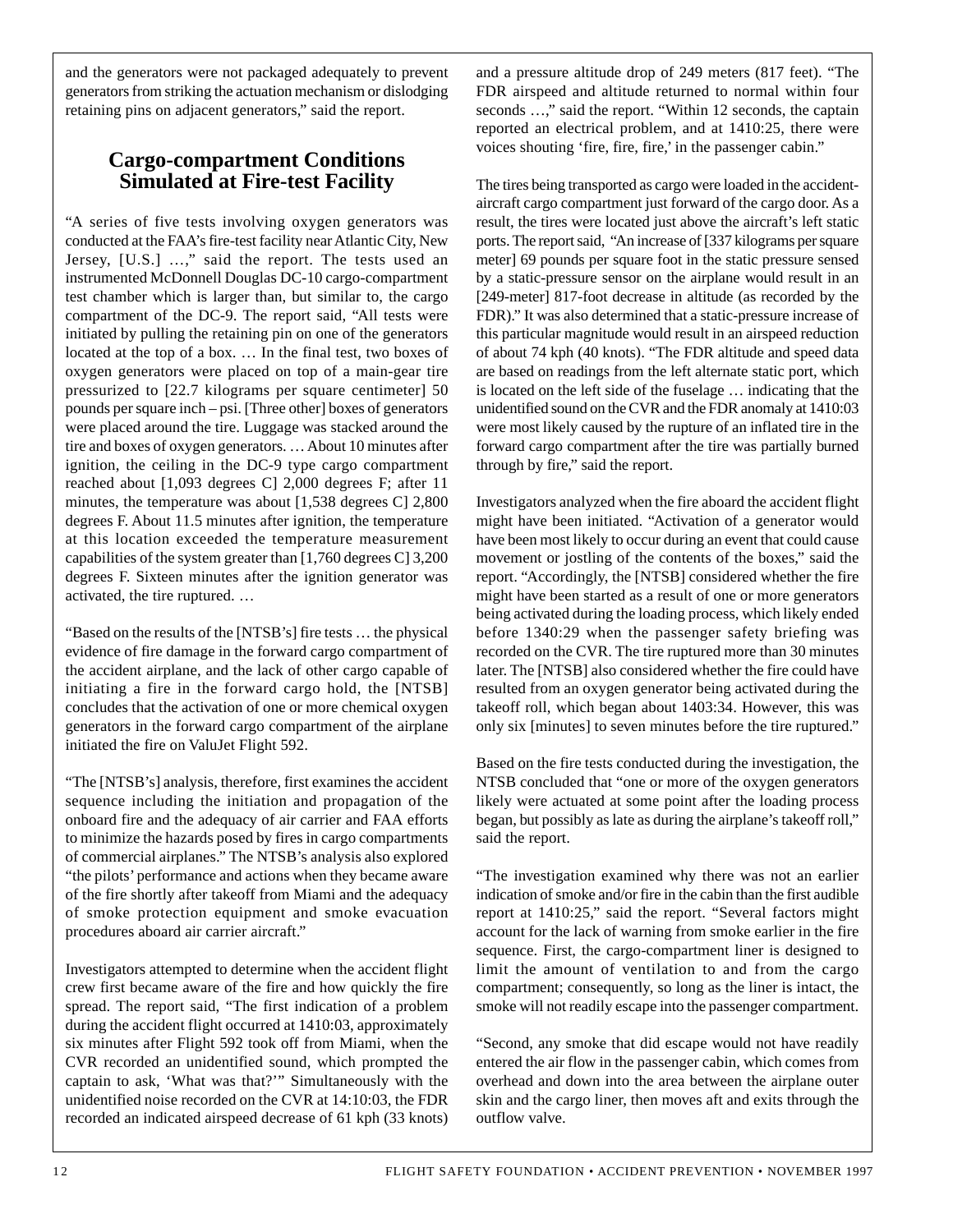"Third, the oxygen generators would have initially fed the fire with an abundance of oxygen, tending to minimize the amount of smoke and resulting in a very rapidly developing fire. All of these factors in combination most likely prevented any noticeable migration of smoke from the forward cargo compartment into the passenger cabin or cockpit until relatively late in the development of the fire. Although black soot deposits on some of the overhead luggage compartments indicate that black smoke ultimately reached the passenger cabin, this smoke probably did not reach the passenger cabin until after the fire had breached the cargo compartment ceiling.

"Because the cargo compartment where the fire occurred was a class-D cargo compartment and was not equipped (nor was it required to be equipped) with a smoke-detection system, the cockpit crew of ValuJet Flight 592 had no way of detecting the threat to the safety of the airplane from the in-flight fire until the smoke and fumes reached the passenger cabin. Further, because the cargo compartment was not equipped (nor was it

required to be equipped) with a firesuppression system, the cockpit crew had no means available to extinguish or even suppress the fire in the cargo compartment.

"If the fire started before takeoff and a smoke/fire-detection warning device had activated, the flight crew most likely would not have taken off. However, the [NTSB] concludes that even if the fire did not start until the airplane took off, a smoke/fire warning device would have more quickly alerted the pilots to the fire and would have allowed them more time to land the airplane.

"Further … if the airplane had been equipped with a fire-suppression system, it might have suppressed the spread of the

fire (although the intensity of the fire might have been so great that a suppression system might not have been sufficient to fully extinguish the fire) and it would have delayed the spread of the fire, and in conjunction with the early warning it would likely have provided time to land the airplane safely.

"Although class-D cargo compartments are designed to suppress fire through oxygen starvation, this accident and events before this accident illustrate that some cargo, specifically oxidizers, can generate sufficient oxygen to support combustion in the reduced ventilation environment of a class-D cargo compartment."

On Feb. 3, 1988, American Airlines Flight 132, a McDonnell Douglas DC-9-83, experienced an in-flight fire while en route to Nashville (Tennessee, U.S.) International Airport from DFW. During final approach, a flight attendant and a nonflying first officer notified the cockpit crew of smoke in the passenger

*"Some cargo, specifically oxidizers, can generate sufficient oxygen to support combustion in the reduced ventilation environment of a class-D cargo compartment."*

cabin. The fire, which was not extinguished during flight, eventually breached the cargo compartment, causing the cabin floor over the midcargo compartment to become hot and soft. After landing, the 120 passengers and six crew members safely evacuated the airplane. A postaccident investigation revealed that hydrogen peroxide solution (an oxidizer) and a sodium orthosilicate–based mixture had been shipped and loaded into the class-D midcargo compartment. The chemicals had been improperly packaged and had not been identified as hazardous materials. After hydrogen peroxide had leaked from its container, the fire had started in the cargo compartment. Following this incident, said the report, "the [NTSB] recommended that the FAA require fire/smoke-detection and fire-extinguishment systems for all class-D cargo compartments … .

"As recently as August 1993, although the FAA had investigated several incidents of fire that were initiated as a result of oxidizers in the cargo compartments of airplanes, the

> FAA responded to [the NTSB's recommendations] stating that fire/smokedetection and fire-extinguishment systems were not cost-beneficial, that it did not believe that these systems would provide a significant degree of protection to occupants of airplanes, and that it had terminated its rulemaking action to require such systems.

> "The [NTSB] concludes that had the FAA required fire/smoke-detection and fireextinguishment systems in class-D cargo compartments, as the [NTSB] recommended in 1988, ValuJet Flight 592 would likely not have crashed. Therefore, the failure of the FAA to require such systems was causal to this accident.

> "The crash of ValuJet Flight 592 prompted

the FAA to state in November 1996 that it would issue an NPRM [notice of proposed rulemaking] by the end of the summer of 1997 to require, on about 2,800 older aircraft, the modification of all class-D cargo compartments to class-C cargo compartments, which are required to have both smokedetection and fire-extinguishment systems. The accident also prompted the [Air Transport Association of America] to announce in December 1996 that its members would voluntarily retrofit existing class-D cargo compartments with smoke detectors. [As this issue goes to press,] the [NTSB] is unaware that any airplanes have been modified and are in service. [See "Cargo Compartment Classification Requirements," page 14.]

"On June 13, 1997, the FAA issued an NPRM that would require the installation of smoke-detection and fire-suppression systems in class-D cargo compartments. According to the NPRM, the airline industry would have three years from the time the rule became final to meet the new standards. The FAA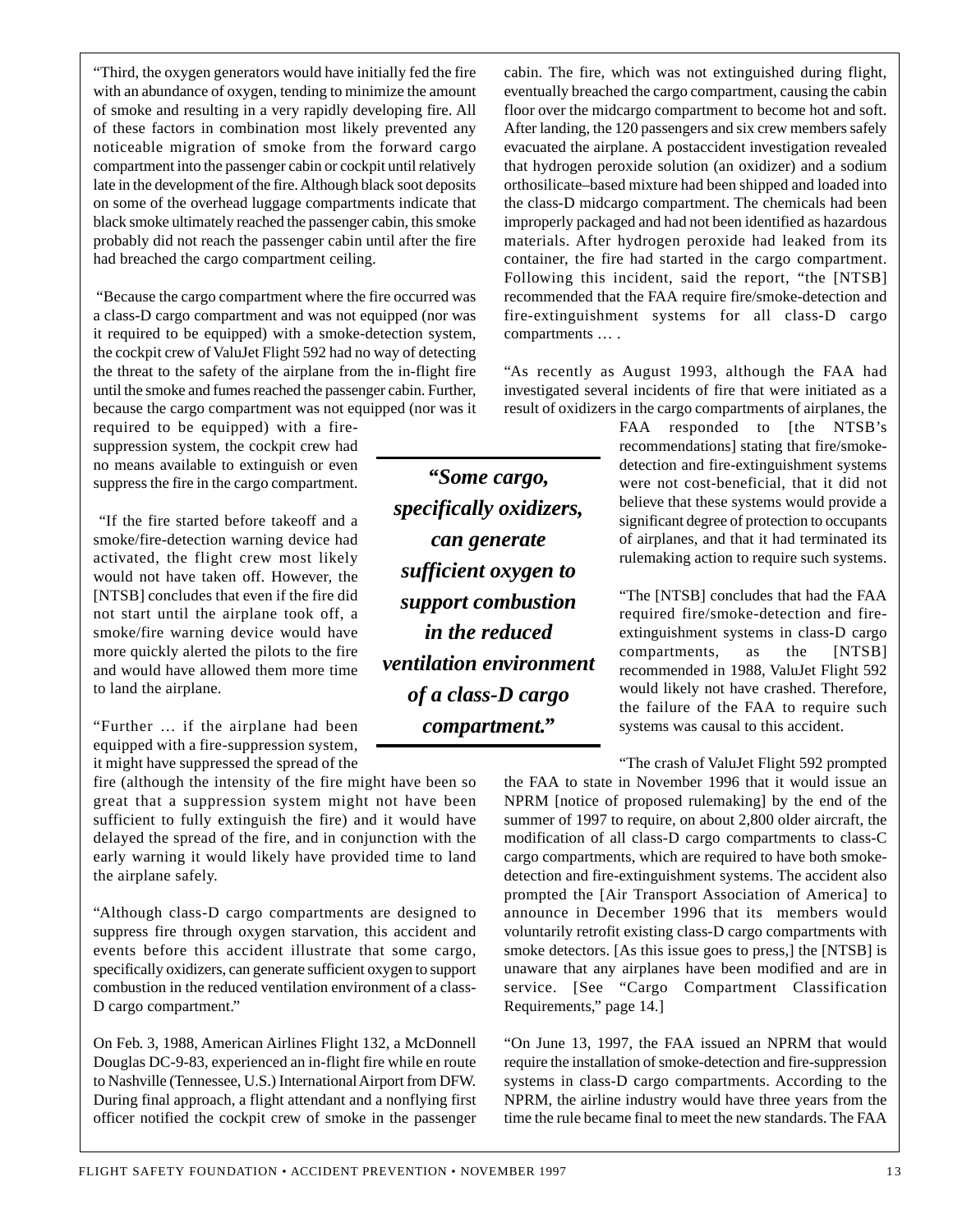#### **Cargo-compartment Classification Requirements**

In 1946, three classes of cargo- or baggage- compartments were defined and requirements for fire-detection and -suppression systems were established under regulations governing commercial air transport operations in the United States.

A class-A compartment is typically a small compartment used for crew luggage and is located near the cockpit. Because a fire in this compartment could be readily detected and extinguished by a crew member, there is no requirement for a special liner to prevent a fire from spreading.

Class-B compartments are remote from the flight deck, but still have sufficient access to allow a crew member to extinguish an in-flight fire in any part of the compartment with a hand-held fire extinguisher. A liner to retard flame penetration must be provided to prevent a fire from spreading outside of the cargo compartment. Class-B compartments can range in size from small baggage compartments inside the pressurized areas of executive jets to the large cargo portions of cabins of aircraft designed to transport both passengers and cargo.

Class-C compartments are those that do not fit into the Class-A or class-B categories. Rather than a requirement for in-flight accessibility, class-C compartments are required to have built-in fire-suppression systems to control fires.

In 1952, class-D and class-E compartments were defined.

Class D compartments are remote from the flight deck and are not accessible to crew members in flight. No smoke- or fire-detection or fire-suppression system is required; nevertheless, class-D compartments are designed with ventilation systems that severely restrict the availability of oxygen. Liners resistant to flame penetration are required.

Allowed only on aircraft used solely for cargo transportation, class-E compartments are equipped with smoke- and firedetection equipment as well as a means of shutting off the flow of ventilating air to or within the compartment. Class-E

indicated that it anticipated issuing a final rule by the end of 1997. The [NTSB] is disappointed that more than one year after the ValuJet crash and nine years after the [1988 DC-9 accident], the class-D cargo compartments of most passenger airplanes still do not have fire/smoke-detection or -suppression equipment and there is no requirement for such equipment."

The NTSB examined the circumstances that led to the shipment of the oxygen generators as well as the procedures used for shipping company material and hazardous materials. "The analysis also evaluates concerns raised regarding the adequacy of the FAA's hazardous-materials program; ValuJet's outsourcing of maintenance and training activity; the company's oversight of its contract maintenance facilities; and compartments are often the entire cabin of an all-cargo aircraft.

To increase protection from in-flight fires, on Feb. 10, 1998, the U.S. Federal Aviation Administration (FAA) issued a final rule, Revised Standards for Cargo or Baggage Compartments in Transport-Category Airplanes, that requires cargo- or baggage-compartment fire-safety standards to be upgraded by eliminating class-D compartments as an option for future type certification. Additionally, the final rule requires that existing class-D compartments in transport-category airplanes certified prior to Jan. 1, 1958 that are used for air-carrier or commercial operations under U.S. Federal Aviation Regulations Part 121 be modified, as applicable, to meet class-C or class-E standards. The final rule said, "The FAA has elected to delay rulemaking pertaining to Part 135 operators for further study."

The final rule said, "When first defined, class-D compartments were envisioned to be small compartments ... and were to suppress a fire by severely restricting the amount of available oxygen. Later, however, larger class-D compartments were installed in transport category airplanes, increasing both the amount of potentially combustible material and the available oxygen. Although there is little or no flow of air into a class-D compartment at the time a fire occurs, there is oxygen available from the air already contained in the compartment. In some instances, particularly when the compartment is larger or only partially filled, the oxygen already present in the compartment may be sufficient to support an intense fire long enough for it to penetrate the liner. Once the integrity of the liner is compromised, there is an unlimited flow of air into the compartment, resulting in an uncontrollable fire that can quickly spread throughout the rest of the airplane."

The final rule requires compliance within three years of its March 19, 1998, effective date. Air carriers may begin retrofitting their aircraft immediately, and will be required to make quarterly progress reports to the FAA.♦

the FAA's oversight of ValuJet and ValuJet's contract maintenance facilities," said the report.

At the time of the accident ValuJet had a "will-not-carry" hazardous-materials program that required that all materials identified as hazardous be refused for shipment. Investigators reviewed the process by which the oxygen generators were loaded onto the accident aircraft. The report said, "… Because the five boxes of chemical oxygen generators that were delivered to the ValuJet ramp had no hazardous-material markings or labels, and because the shipping ticket that the SabreTech employee provided to the ValuJet lead ramp agent indicated that the boxes contained empty oxygen canisters, neither the ValuJet lead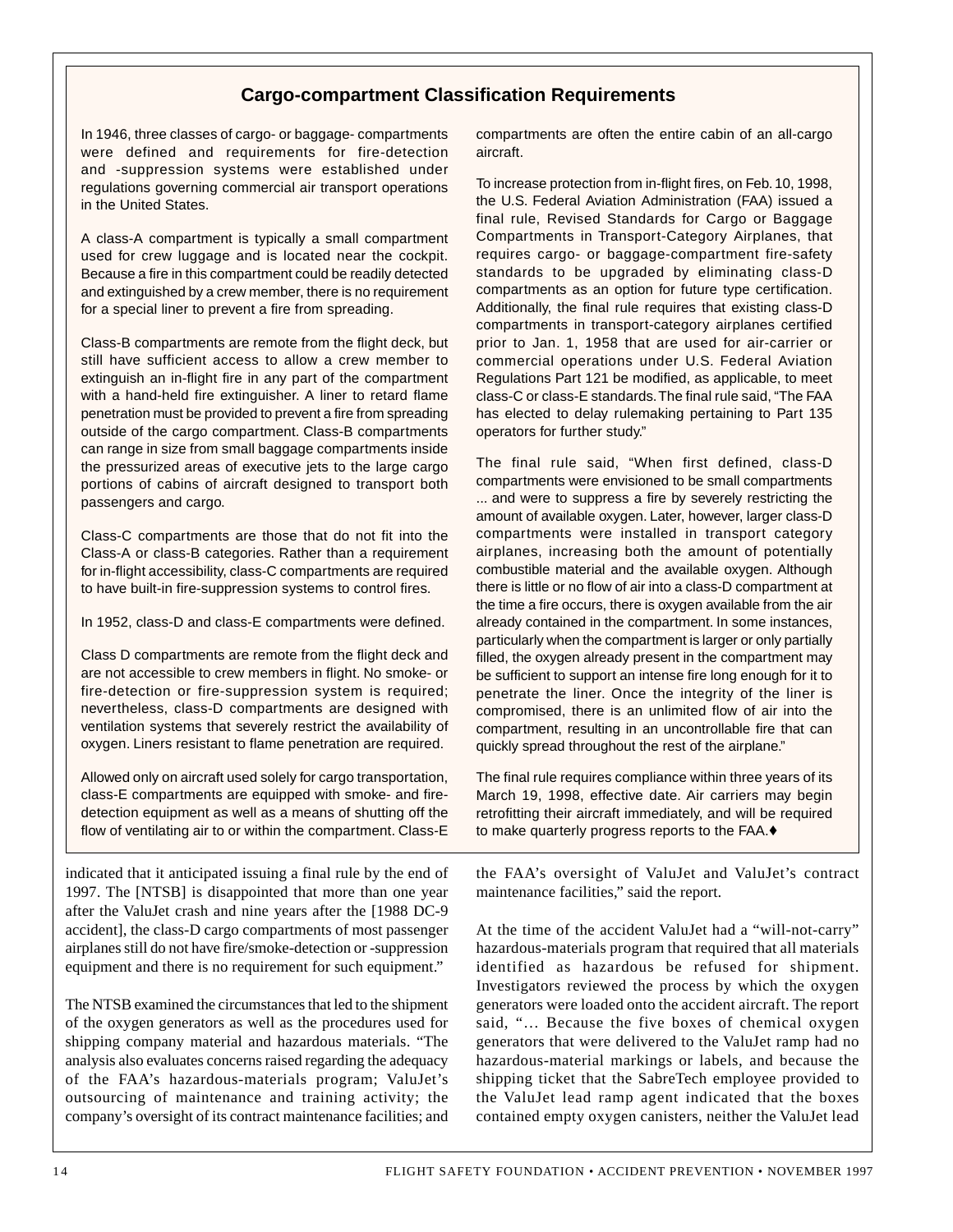ramp agent nor the ramp agent who loaded the boxes were provided with information to indicate the hazardous nature of the COMAT shipment. Based on the description of the COMAT on the shipping ticket, they might have assumed that the boxes contained empty (nonhazardous) oxygen cylinders. Therefore, the lead ramp agent likely was not prompted to discuss the contents of the COMAT shipment with the SabreTech employee or the flight crew.

"The shipment also included three aircraft tires, the carriage of which was not prohibited by the hazardous-materials regulations so long as the tires were not over-inflated. Although the lead ramp agent testified that he had shown the shipping ticket to the first officer, it is unlikely that the first officer would have considered empty oxygen canisters or aircraft tires as potentially hazardous. Based on the available information, the flight crew would have had no reason to know or suspect that hazardous materials were being proffered for carriage aboard the airplane. …

"The COMAT was not secured inside the cargo compartment by netting, straps or any other means of preventing movement of the items. Although it is possible that the generator(s) that initiated the fire actuated as a result of being struck by unsecured cargo … it cannot be conclusively determined whether unsecured cargo played a role in actuating the generators."

Investigators reviewed the decisions and actions of the flight crew during the emergency. Twenty seconds after the flight crew discussed the electrical problems, the first officer requested clearance from ATC to return to Miami. The airplane then leveled off and began to descend before receiving clearance from ATC. "Although the captain decided immediately to return

to Miami and initiated a descent, for the next 80 seconds the airplane continued on a northwesterly heading (away from the Miami airport) while the flight crew accepted ATC vectors for a wide circle to the left and a gradual descent toward Miami," said the report.

Investigators evaluated the malfunctions that occurred during the 80-second period in which the aircraft continued on a northwest heading, away from Miami. The report said, "The flight crew's comments about the electrical problems indicate that the fire had probably already escaped the cargo compartment by 1410:12. (However, it probably had not yet burned through the cabin floorboards.) The flight-crew comments recorded by the CVR from 1410:12 through 1410:22 reflect the pilots' concerns about and attention to these electrical problems. It is possible that these concerns continued to occupy some of the pilots' attention during the initial period of their attempt to return to the ground."

*"The development of malfunctions from the electrical system to engine-thrust controls and flight controls indicates a progressive degradation in the airplane's structural integrity and flight controls."*

FDR data indicated that at about 1410:26 the right-engine EPR decreased to flight idle and the left-engine EPR remained at its previous setting. The reduction in thrust was most likely intended to reduce power for the descent. "The activation of the landing gear warning horn at 1410:28 suggests the flight crew had reduced power to idle …," said the report. "Because the flight crew would not have intentionally reduced thrust on one engine only, they must have been unable to reduce the thrust on the left engine because of fire damage to the enginecontrol cable located above the compartment. The inability to reduce left-engine thrust could have distracted the flight crew.

"Further, the thrust asymmetry continued throughout the period and in a sideslip and lateral accelerations that were not corrected with rudder application," said the report. "Therefore, left wing–down (LWD) aileron deflections would have been necessary to keep the airplane from rolling to the right. Because there were no right-roll indications in the FDR heading data, the flight crew must have been applying the LWD control

inputs."

At 1410:20, the FDR recorded an increase in vertical acceleration to about 1.4 G without any control-column input. The report said, "Subsequently, the controlcolumn position was moved forward about five degrees to reduce vertical acceleration back to 1.0 G. At this time the airplane leveled temporarily at about [2,897 meters] 9,500 feet.

"These events indicate that the flight crew was confronted with a disruption in pitch control (in the elevator or trim systems) and was active in maintaining at least partial control of the airplane," said the report. "The pilots could have found the disruption in control to be distracting, and the level-off is consistent with their

attempts to handle the pitch controls carefully. The development of malfunctions from the electrical system to engine-thrust controls and flight controls indicates that the flight experienced a progressive degradation in the airplane's structural integrity and flight controls.

"At 1412:00, FDR-recorded altitude suddenly decreased and no longer agreed with the altitudes recorded from radar transponder returns (these altitudes are derived from different static sources). The disagreement between altitude values indicates that the fire damage continued to increase.

"Radar data show that at 1412:58, when the airplane was at [2,257 meters] 7,400 feet, it began a steep left turn toward Miami and a rapid descent. For the next 32 seconds, the descent rate averaged about [3,660 meters] 12,000 feet per minute, and the airplane turned from a southwesterly heading toward the east. If asymmetric thrust were providing right-yaw/rolling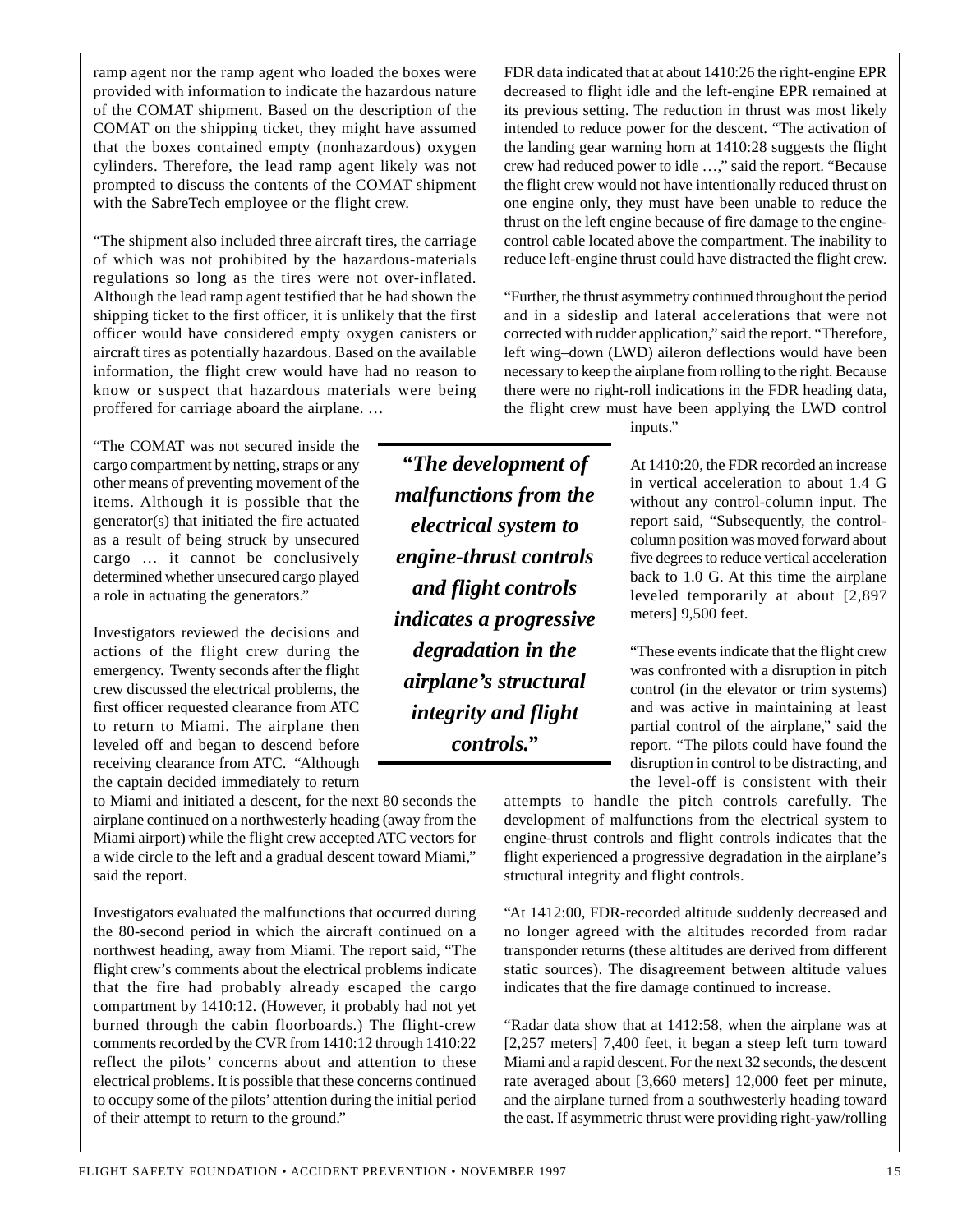moments during this turn, the flight crew would have had to counter this tendency with continuing left-roll control inputs throughout the turn. The radar data indicated the left turn, then stopped on a heading of about 110 degrees at 1413:25, which was toward MIA. Further, the rapid descent rate was being reduced, with the last transponder-reported altitude at [274 meters] 900 feet. The control inputs required to balance asymmetric thrust during the steep left turn, followed by the level-off, indicates that the flight crew initiated a turn and descent and that the captain and/or the first officer were conscious and applying control inputs to stop the steep left turn and descent (until near 1413:34). Thus, the airplane remained under at least partial control by the flight crew for about three minutes and nine seconds after 1410:25.

"Ground scars show that the airplane was in a large right-roll angle and steep nose-down attitude at impact. To achieve that attitude and fly through the position indicated by the primary radar return recorded at 1413:39, the airplane would have had to start rolling to the right at 1413:34, at least eight seconds before the crash."

Investigators were unable to determine conclusively the reason for the loss of control. "However, examination of the wreckage showed that before the impact the left-side floor beams melted and collapsed, which would likely have affected the control cables on the captain's side," said the report. "It is possible that the first officer might have taken over flying from the captain, but the remaining control cables also were possibly affected by distorting floor beams.

"Based on the continuing degradation of flight controls and the damage to cabin

floorboards in the area of the flight controls, the [NTSB] concludes that the loss of control was most likely the result of flight-control failure from the extreme heat and structural collapse; however, the [NTSB] cannot rule out the possibility that the flight crew was incapacitated by smoke or heat in the cockpit during the last seven seconds of the flight."

Investigators reviewed ValuJet's guidance and training in fire and smoke emergencies that were provided to the accident flight crew. "ValuJet had established four emergency procedures for handling fire and smoke from electrical-system and air conditioning (pressurization)–system malfunctions, removing smoke from a pressurized airplane and removing cockpit smoke from an unpressurized airplane," said the report.

The pilots were clearly aware of smoke and fire aboard the airplane. Therefore, "the [NTSB] evaluated the effect of the flight attendants' actions on the flight crew, the flight crew's use of the ValuJet smoke evacuation procedures and emergency equipment, and the adequacy of that equipment," said the report.

*"The loss of control was most likely the result of flight-control failure from the extreme heat and structural collapse; however, it is possible that the flight crew was incapacitated."*

"When the flight attendant first opened the cockpit door at 1410:52, some smoke from the cabin area was likely introduced into the cockpit environment. However, during the one minute and 42 seconds in which the CVR operated continuously after the emergency began (including the times that the cockpit door was open), the flight crew made no comments about breathing or vision difficulties, nor were there any sounds of coughs from the crew members during this period."

There were no comments or sounds indicating flight crew physical impairment on the CVR. As a result, the [NTSB] concluded that very little smoke entered the cockpit prior to the last recorded crew comment on the CVR at 1411:38. The report said, "However, the [NTSB] is concerned that if the smoke concentrations on the cabin side of the door had been severe when the flight attendant opened the door, her actions could have resulted in the introduction of incapacitating smoke into the cockpit."

The investigation revealed that the interphone system between

the cockpit and the cabin was inoperative during the accident flight. With the interphone system inoperative, the crew was required to use an alternate procedure so that the flight attendants could have signaled the flight crew in order to gain access to the cockpit. A prearranged code for knocking on the cockpit door would have been sufficient as an alternate procedure.

"The [NTSB] concludes that the current MEL requirements for the development of an 'alternate procedure' for an inoperative service interphone are inadequate for a cabin-fire situation," said the report. "Therefore, the [NTSB] believes that the

FAA should specify, in air carrier operations master MELs, that the cockpit-cabin portion of service interphone system is required to be operating before an airplane can be dispatched.

"Evidence recovered at the accident site indicates that the pilots were active in attempting to remove smoke from the cabin and cockpit before impact, and in doing so they had executed portions of the ValuJet emergency procedures for handling smoke . …

"The four ValuJet emergency procedures for handling smoke and fire uniformly instructed the pilots to don their oxygen masks and smoke goggles as the first item to be performed on the emergency checklist," said the report. An analysis of the flight crew's cockpit conversation indicated that "… neither the captain nor the first officer donned their oxygen masks during the period of the emergency in which the CVR was operative and the pilots were speaking. …

"Because smoke goggles of the type provided to the flight crew must be donned subsequent to the oxygen mask to have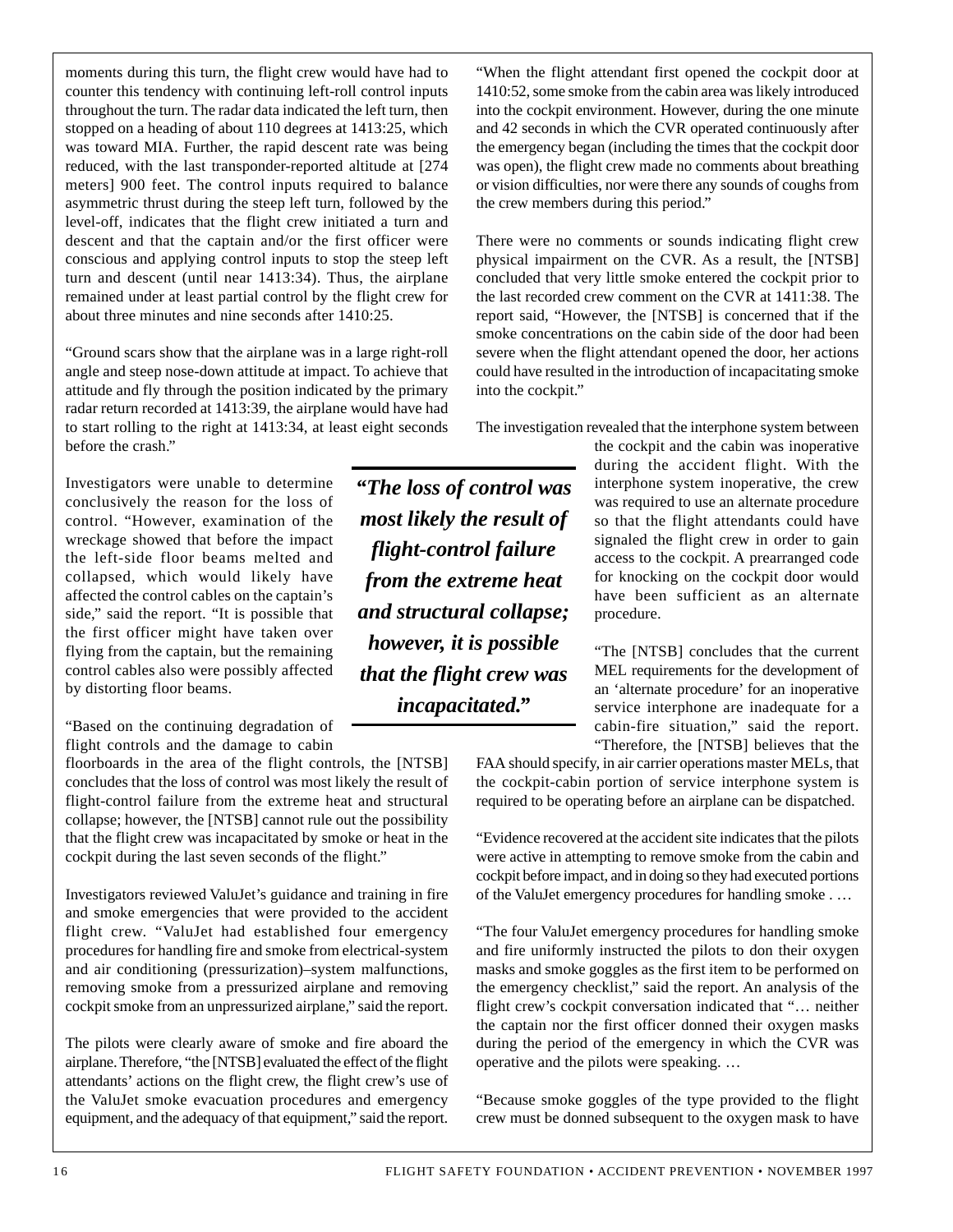any effect, the pilots probably did not don their smoke goggles from the onset of the emergency. …

"Although ... the donning of oxygen masks and smoke goggles would not have assisted the crew in the initial stages of the emergency (because of the absence of heavy smoke in the cockpit), early donning of the smoke-protection equipment might have helped later in the descent if heavy smoke had entered the cockpit."

The NTSB attempted to determine why the accident flight crew did not don their smoke-protection equipment early in the emergency. The flight crew's training records indicated that both pilots had used the smoke-protection equipment during simulator training.

ValuJet records indicated that in September 1995, the captain of ValuJet Flight 592, while flying as PIC of a ValuJet flight that departed DFW, "experienced an emergency that was later determined to have involved an overheated air-conditioning

pack," said the report. Shortly after taking off from DFW, the flight crew was notified by the flight attendants that there was smoke in the cabin. The flight crew made an immediate return to DFW because the threat of a fire existed. The first officer who was on that flight stated that he and the captain "discussed whether to don their oxygen masks and smoke goggles as they maneuvered to descend and return to the airport," said the report. "They decided that the situation did not warrant donning the masks or goggles. According to the first officer, no visible smoke was in the cockpit, although they could smell smoke. The airplane returned safely to DFW. …

"In the captain's previous incident involving smoke in the cabin from an overheated air-conditioning pack, she had obtained a successful outcome without donning the mask and goggles. This might have predisposed her to decide not to don an oxygen mask and smoke goggles when the emergency began on the accident flight."

#### **Survey Reveals Most Pilots Unlikely to Don Smoke Goggles and Masks**

During the investigation, the NTSB conducted an informal survey of pilots from several air carriers. Most pilots said that for situations such as reports of galley fire, smoke in the cabin or a slight smell of smoke in the cockpit, they would not don masks and smoke goggles. The report said, "Based on the circumstances of this accident and the results of its survey, the [NTSB] concludes that there is inadequate guidance for air goggles immediately in the event of a smoke emergency. …

"Based on the [NTSB]'s simulator evaluation of the equipment furnished to the flight crew of ValuJet Flight 592 and its informal survey of air carrier pilots, the [NTSB] concludes that the smoke-goggle equipment currently provided on most air carrier transport aircraft requires excessive time, effort, attention and coordination by the flight crew to don. Consequently, the [NTSB] believes that the FAA should establish a performance standard for the rapid donning of smoke goggles, then ensure that all air carriers meet this standard through improved smoke-goggle equipment, improved flight crew training or both."

The investigation revealed that many of the smoke goggles used by U.S. air carriers are kept in sealed plastic wrapping. The plastic wrapping is thick enough so that pilots have to use either both hands or their teeth to open the bag.

The report said, "The [NTSB] is concerned that flight crews attempting to don these smoke goggles in an emergency might be unable to open the wrapping material quickly because the

> configuration of the equipment requires that the oxygen mask be secured over the pilot's face before attempting to don the smoke goggles. The [NTSB] concludes that the sealed, plastic wrapping used to store smoke goggles … poses a potential hazard to flight safety."

> In reviewing ValuJet's emergency procedures, investigators found that ValuJet had not adopted a procedure for passengercabin smoke evacuation developed by Douglas Aircraft Corp. "This procedure calls for partially opening the right forward service door at the front of the cabin, then opening the passenger aft (tailcone) entrance door," said the report. "According

to Douglas, if these doors are opened, the 'airflow will sweep smoke forward [to the open service door]' and the procedure is effective in clearing smoke from both the cabin and cockpit area. This procedure has been adopted by some operators of the DC-9, and similar procedures have been adopted by some operators of Boeing 747 airplanes, but the procedure has not been adopted by most U.S. air carriers. …

"In this accident, the [NTSB] concludes that because of the rapid propagation of the oxygen-fed fire and the resulting damage to the airplane's control cables and structure, the use of the Douglas smoke evacuation procedures would likely not have affected the outcome. The [NTSB] also recognizes that airlines that have not adopted these procedures might have what they believe to be legitimate safety reasons for that decision.

"Nevertheless, the [NTSB] also concludes that the Douglas DC-9 procedures involving partial opening of cabin doors for in-flight evacuation of smoke or fumes from the passenger

FLIGHT SAFETY FOUNDATION • ACCIDENT PREVENTION • NOVEMBER 1997 17

*equipment currently provided on most air carrier transport aircraft requires excessive time, effort, attention and coordination by the flight crew to don."*

*"The smoke-goggle*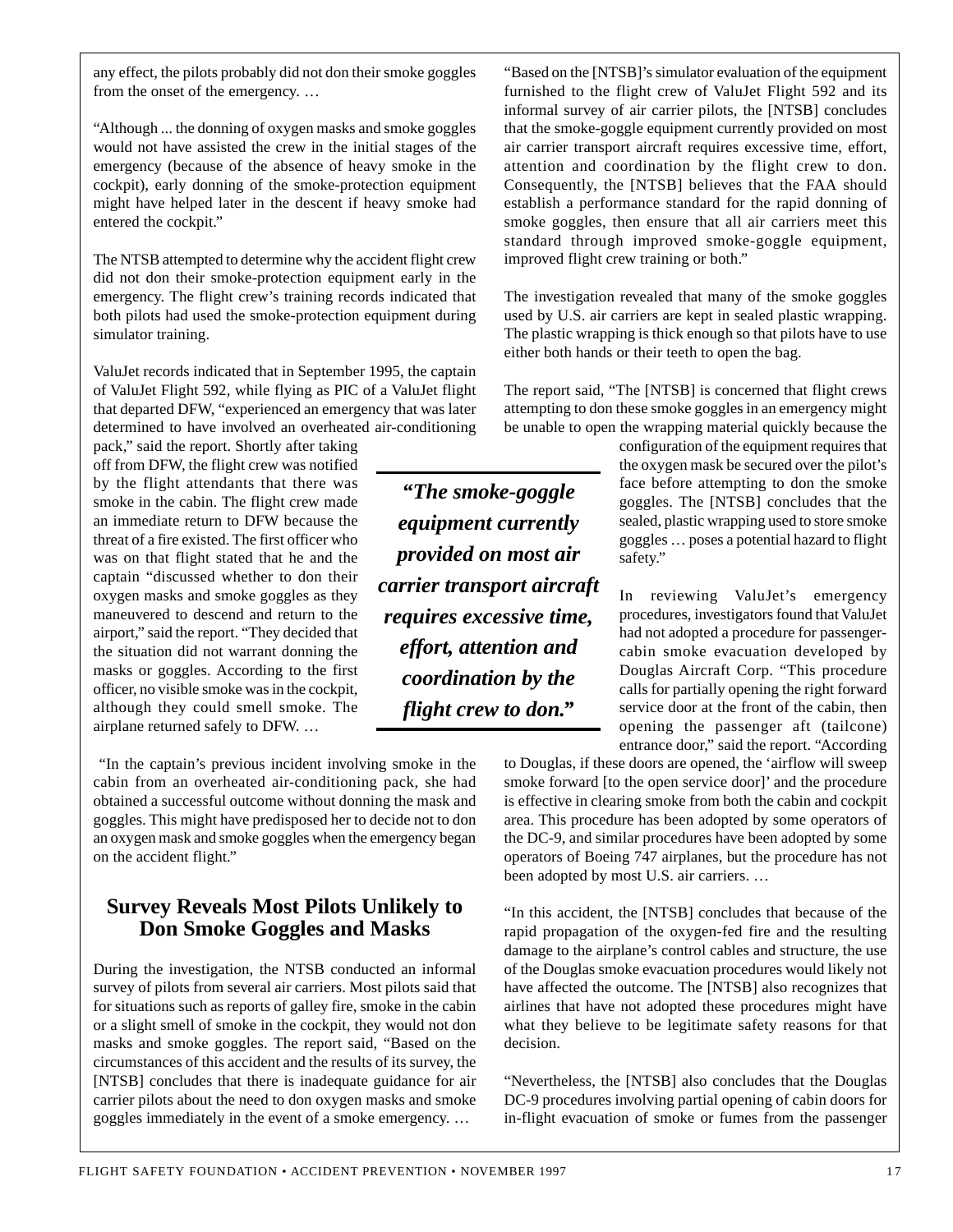cabin and similar procedures adopted by some operators of other transport-category airplanes might clear smoke sufficiently in the cabin (and prevent entry into the cockpit) to prolong the occupants' survival time during some fire and smoke emergencies. …

"The [NTSB's] investigation … examined the handling of the chemical oxygen generators … and considered whether actions could have been taken or procedures could have been implemented to prevent the unauthorized placement of these generators on Flight 592. …

"The [NTSB] determines that the failure of both ValuJet and SabreTech to ensure that safety caps were available and installed on the chemical oxygen generators in accordance with prescribed maintenance procedures contributed to the cause of this accident.

"The [NTSB] is alarmed at the apparent willingness of mechanics and inspectors at the SabreTech facility to sign off on work cards indicating that the maintenance task had

been completed, knowing that the required safety caps had not been installed, and the willingness of those individuals and other maintenance personnel (including supervisors) to ignore the fact that the required safety caps had not been installed. …

"The [NTSB] concludes that improper maintenance activities and false entries pose a serious threat to aviation safety and must be curtailed. Thus, the [NTSB] believes that the FAA should evaluate and enhance its oversight techniques to more effectively identify and address improper maintenance activities, especially false entries."

#### **Air Carrier's Oversight of Repair Station Found Inadequate**

Investigators reviewed ValuJet's oversight of SabreTech. "As an air carrier choosing to subcontract its heavy-maintenance functions to SabreTech (among other contractors), ValuJet should have overseen and ensured that it understood the activities of SabreTech to the same extent that it would oversee its in-house maintenance functions and employees," said the report. "Although ValuJet conducted an initial inspection and a subsequent audit of SabreTech, and assigned three technical representatives to the facility, there was limited ongoing oversight of the actual work SabreTech was performing for ValuJet.

"ValuJet failed to provide significant on-site quality assurance at SabreTech's Miami facility. As a result, ValuJet failed to recognize the need for and coordinate the acquisition of oxygen

*"The [NTSB] concludes that improper maintenance activities and false entries pose a serious threat to aviation safety and must be curtailed."*

generator safety caps and failed to discover the improper maintenance sign-offs indicating that safety caps had been installed. ValuJet also did not recognize and correct SabreTech's use of the wrong parts tags on the expired oxygen generators or ensure that SabreTech's employees were trained on ValuJet's hazardous-materials practices and policies.

"Further, ValuJet failed to recognize and possibly accepted SabreTech's lack of procedures for communicating the hazardous nature of aircraft items left in the shipping and stores area and failed to identify these inadequacies in SabreTech's procedures during its audits and oversight of SabreTech. The FAA's postaccident surveillance findings of inadequate manuals, training and procedures in the maintenance work being performed for ValuJet by other subcontractors is also suggestive that ValuJet provided inadequate oversight of its maintenance subcontracting before the accident. Accordingly, the [NTSB] concludes that ValuJet failed to adequately oversee SabreTech and that this failure was a cause of this accident."

The investigation reviewed the FAA's oversight of ValuJet

Airlines. The Atlanta FAA Flight Standards District Office (FSDO) was responsible for overseeing ValuJet's operations. "The surveillance conducted by the Atlanta FSDO … identified many specific problem areas within ValuJet's flight operations and in-house maintenance functions," said the report. "The Atlanta FSDO reacted properly in targeting ValuJet for more intensive surveillance based on its surveillance findings and the air carrier's accident/ incident record through the beginning of 1996. …

"This additional surveillance of ValuJet

resulted in conclusions by the FAA at the local FSDO level that certain system functions of ValuJet (such as the maintenance reliability program) were performing inadequately. Finally, in February 1996, the FSDO attempted to correct the deficiencies it had identified at ValuJet with a systemic remediation — it halted the growth of the air carrier. …

"By the time ValuJet's growth was halted, it had already outgrown its capability to adequately coordinate and oversee its maintenance functions. This should have been apparent to the FAA earlier, especially given the exceptional pace at which ValuJet was adding airplanes and routes, and its continued outsourcing of its heavy-maintenance functions. …

"After the accident, FAA surveillance during the specialemphasis inspection program identified several deficiencies in ValuJet's auditing and oversight of maintenance subcontracting; that these deficiencies were identified by the FAA only after the accident indicates the inadequacy of the FAA's preaccident surveillance of ValuJet's maintenance subcontracting activities."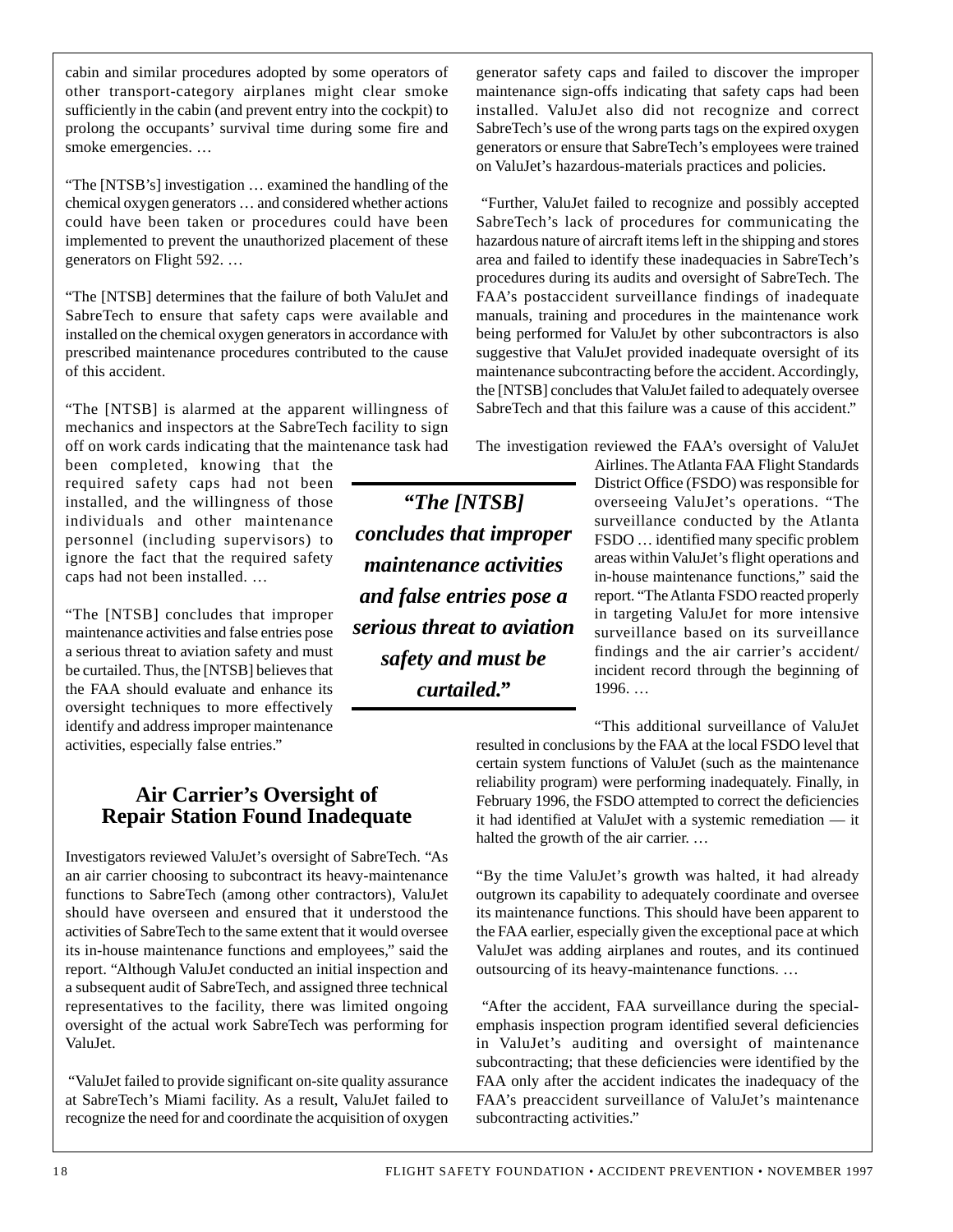In June 1996, ValuJet ceased all revenue operations after executing a consent order with the FAA. The order stated that ValuJet had "conducted airworthiness and aircraft maintenance related activities, and flight operations, contrary to and in violation of the FARs," said the report. "In the order, ValuJet agreed to pay the FAA US\$2 million as a remedial (not punitive) payment … ."

The FAA returned ValuJet Airlines' air carrier operating certificate in August 1996. The report said, "The FAA press release of that date stated the following:

- "This action will permit ValuJet to resume operations at a future date if the airline is found to be managerially and financially fit by the [U.S.] Transportation Department, which today issued a tentative finding of ValuJet's economic fitness;
- "The approval follows ValuJet's compliance with a June [1996] ... consent order and is the result of an intensive FAA review of ValuJet's revised maintenance and

operations programs as well as the airline's management capacity and organizational structure;

- "In accordance with the consent order, and as a result of the FAA evaluation, ValuJet will fly as a smaller airline upon returning to service, starting with up to nine aircraft and adding up to six more over the next few days when it's back in service;
- "ValuJet had 51 aircraft in operation when it ceased operations [in June

1996]. The airline has also sharply reduced the number of outside contractors it will use, and will initially fly one configuration of the DC-9 instead of 11 configurations previously in service;

- "When it returns to service, ValuJet will receive certificate management oversight from the FAA to focus on key areas which have been amended as a result of changes to its policies and procedures;
- "As part of its rigorous evaluation, the FAA required ValuJet to revise its maintenance program and procedures, and retain maintenance personnel in those procedures;
- "The FAA required ValuJet to revise its organizational structure and add additional maintenance and management personnel to increase oversight and strengthen control over its maintenance program; [and;]
- "The FAA conducted complete records-review and conformity checks on each ValuJet aircraft before it was

*"Had the FAA required fire/smoke-detection and fire-extinguishment systems in class-D cargo compartments, ValuJet 592 would likely not have crashed."*

returned to service; required ValuJet to retrain and recheck all ValuJet pilots, instructors, and check airmen; reviewed all ValuJet maintenance and training contracts; required the airline to include contractors performing substantial maintenance and training to be listed on its operations specifications; and inspected ValuJet line facilities maintenance bases, maintenance controls and dispatch operations."

In September 1996 ValuJet resumed operations.

Investigators reviewed ValuJet's procedures for boarding and accounting for lap children. The report said, "… One passenger aboard the accident flight, an unticketed passenger who was boarded by ValuJet as an under-two-year-old lap child (but who was actually four years old), was not immediately accounted for postaccident by ValuJet. The child was not listed on the passenger manifest for the accident flight or on any other record maintained by ValuJet. …

"Based on the failure of the ValuJet passenger manifest and

other postdeparture records to account for the lap child on the accident flight, the [NTSB] concludes that ValuJet did not follow its internal procedures for boarding and accounting for lap children. Further, the [NTSB] notes that although [FARs Part 121] requires airlines to maintain a list of the names of all passengers aboard its flights, the procedures established by ValuJet did not call for recording the names of lap children aboard its flights."

Based on its investigation, the NTSB developed a number of findings, the most significant of which were the following:

- "The activation of one or more chemical oxygen generators in the forward cargo compartment of the airplane initiated the fire on ValuJet Flight 592. One or more of the oxygen generators likely were actuated at some point after the loading process began, but possibly as late as during the airplane's takeoff roll;
- "Even if the fire did not start until the airplane took off, a smoke/fire warning device would have more quickly alerted the pilots to the fire and would have allowed them more time to land the airplane;
- "If the plane had been equipped with a fire-suppression system, it might have suppressed the spread of the fire (although the intensity of the fire might have been so great that a suppression system might not have been sufficient to fully extinguish the fire) and it would have delayed the spread of the fire, and in conjunction with an early warning it would likely have provided time to land the airplane safely;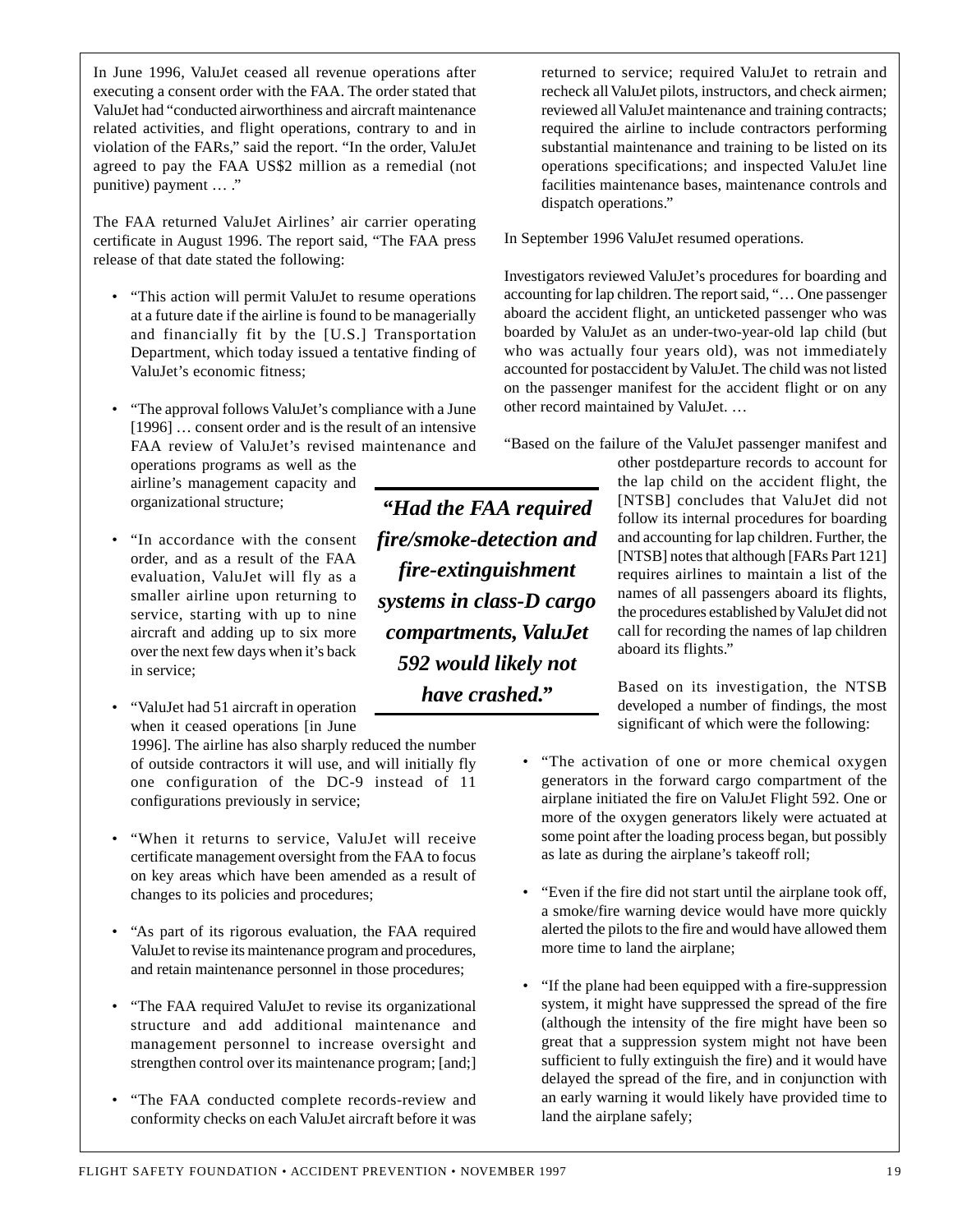- "Given the information available, the ramp agents' and flight crew's acceptance of the company materials shipment was not unreasonable;
- "ValuJet's failure to secure the cargo was not unreasonable;
- "The loss of control was most likely the result of flightcontrol failure from the extreme heat and structural collapse; however, the [NTSB] cannot rule out the possibility that the flight crew was incapacitated by smoke or heat in the cockpit during the last seven seconds of the flight;
- "Only a small amount of smoke entered the cockpit before the last recorded flight crew verbalization at 1411:38, including the period when the cockpit door was open;
- "The current minimum equipment list requirements for the development of an 'alternate procedure' for an inoperative service interphone are inadequate for a cabin-fire situation;
- "There is inadequate guidance for air carrier pilots about the need to don oxygen masks and smoke goggles immediately in the event of a smoke emergency;
- "The pilots did not don (or delayed donning) their oxygen masks and smoke goggles, and in not donning this equipment they were likely influenced by the absence of heavy smoke in the cockpit and the workload involved in donning the type of smoke goggles with which their airplane was equipped;
- "The smoke-goggle equipment currently provided on most air carrier transport aircraft requires excessive time, effort, attention and coordination by the flight crew to don;
- "The sealed plastic wrapping used to store smoke goggles in much of the air carrier industry poses a potential hazard to flight safety;
- "Emergency cockpit vision devices might have potential safety benefits in some circumstances;
- "Emerging technology, including research being conducted by the [U.S.] National Aeronautics and Space

*"Improper handling of oxygen generators could be reduced by affixing an effective warning label."*

Administration [NASA], might result in improvements in the potential to provide passenger respiratory protection from toxic cabin atmospheres that result from in-flight and postcrash fires;

- "Because of the rapid propagation of the oxygen-fed fire and the resulting damage to the airplane's control cables and structure, the use of the Douglas smoke evacuation procedures would likely not have affected the outcome. The Douglas DC-9 procedures involving partial opening of the cabin doors for in-flight evacuation of smoke or fumes from the passenger cabin and similar procedures adopted by some operators of other transport category airplanes might clear smoke sufficiently in the cabin (and prevent entry into the cockpit) to prolong the occupants' survival time during some fire and smoke emergencies;
- "Given the potential hazard of transporting oxygen generators and because oxygen generators that have exceeded their service life are not reusable, they should be actuated before they are transported;
	- "Because work card 0069 did not require an inspector's sign-off at the completion of each task, and there was no requirement for it to do so, there might have been no inspection of the maintenance work related to the removal of the chemical oxygen generators. Had work card 0069 required an inspector's sign-off, one of the inspectors involved with the two airplanes might have noticed that safety caps had not been installed on any of the generators;
- "Had work card 0069 required, and included instructions for, expending and disposing of the generators in accordance with the procedures in the Douglas MD-80 maintenance manual, or referenced the applicable sections of the maintenance manual, it is more likely that the mechanics would have followed at least the instructions for expending the generators;
- "Had a warning label or emblem clearly indicating the significant danger posed been affixed to each generator, personnel handling the generators, including the personnel in shipping and stores who prepared them for shipment to Atlanta, might have been alerted to the need to determine how to safely handle and ship the generators;
- "The existing prohibition against transporting oxygen generators on passenger aircraft has not been completely effective, and improper handling of oxygen generators could be reduced by affixing an effective warning label or emblem on all existing and newly manufactured chemical oxygen generators to clearly identify the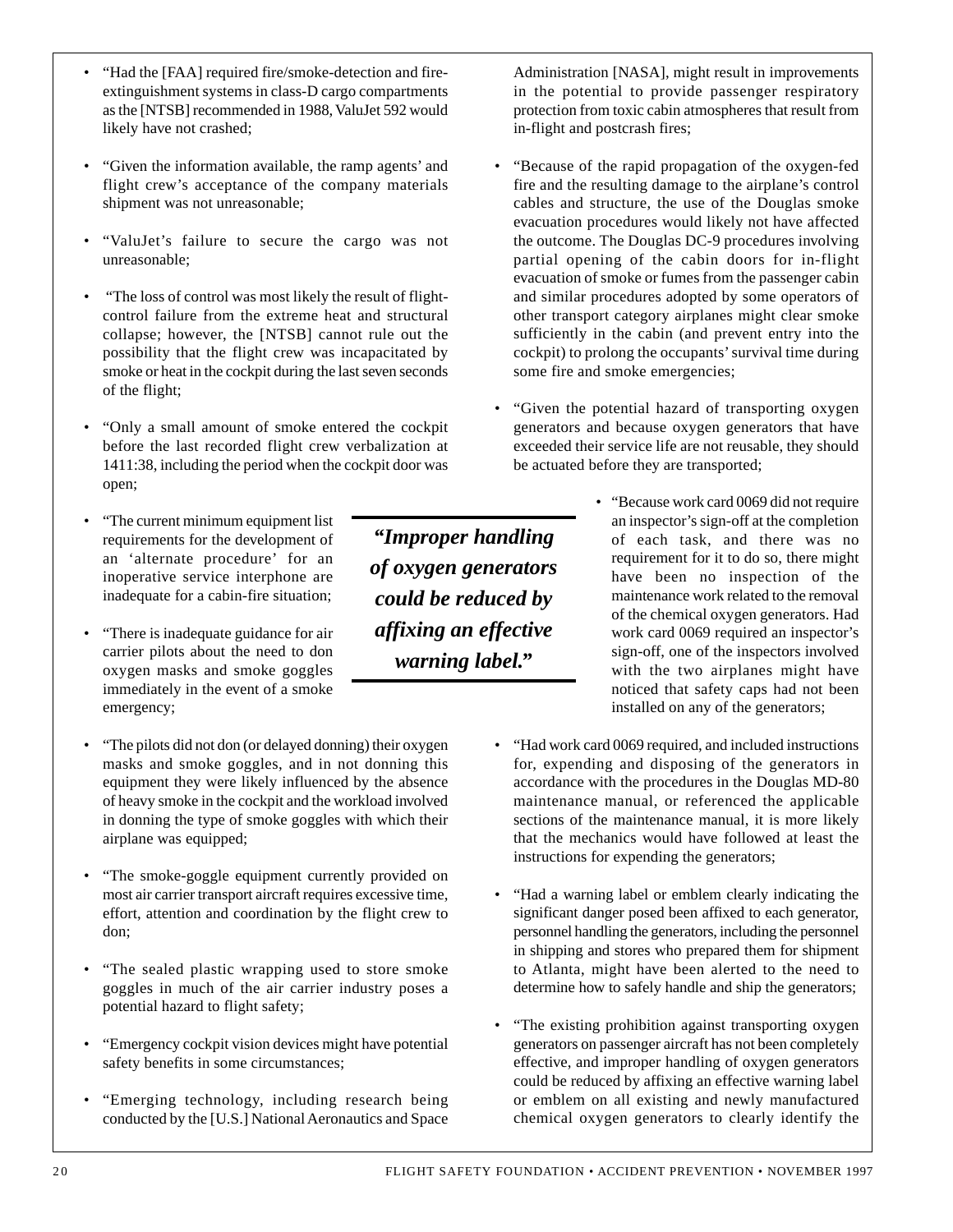dangers and hazards of unexpended generators and the severe consequences that can occur if mishandled;

- "Although the installation of safety caps would not likely have prevented the oxygen generators from being transported aboard Flight 592, it is very likely that had safety caps been installed, the generators would not have activated and the accident would not have occurred;
- "Improper maintenance activities and false entries pose a serious threat to aviation safety and must be curtailed;
- "Although the use of the wrong parts tag was an additional failure of SabreTech to perform maintenance activity in accordance with prescribed maintenance procedures, it probably did not contribute to the mishandling of the generators that ultimately led to the generators being loaded into the forward cargo compartment on Flight 592;
- "The maintenance duty-time limitations of [FARs] Part 121.377 may not be consistent with the current state of scientific knowledge about factors contributing to fatigue among personnel working in safetysensitive transportation jobs;
- "The lack of a formal system in SabreTech's shipping and receiving department, including procedures for tracking the handling and disposition of hazardous materials, contributed to the improper transportation of the generators aboard Flight 592;
- "The failure of SabreTech to properly prepare, package and identify the unexpended chemical oxygen generators before presenting them to ValuJet for carriage aboard Flight 592 was causal to the accident;
- "Some aspects of air carrier maintenance programs do not adequately reflect the human factors issues involved in the air carrier maintenance environment;
- "Contrary to its authority, ValuJet's practices before the accident might have included the shipment of hazardous aircraft-equipment items aboard company airplanes;
- "The procedures of many air carriers for handling COMAT are not fully consistent with the hazardousmaterials regulations and the guidance provided on Dec. 13, 1996, by the Research and Special Programs Administration on the transport of COMAT by air carriers;
- "It is equally important that employees of both air carrier and of the relevant subcontractors be thoroughly versed

and trained on the handling of hazardous materials and on the air carrier's authority to transport hazardous materials;

- "Had ValuJet implemented a program to ensure that its subcontractor maintenance-facility employees were trained on the company's lack of authority to transport hazardous materials and had received hazardousmaterials recognition training, SabreTech might not have mishandled the packaging and shipment of the chemical oxygen generators that were loaded on Flight 592;
- "ValuJet failed to adequately oversee SabreTech, and this failure was a cause of this accident;
- "Before the accident, the [FAA's] oversight of ValuJet did not include any significant oversight of its heavymaintenance functions. The FAA's inadequate oversight of ValuJet's maintenance functions, including its failure to address ValuJet's limited oversight capabilities, contributed to this accident;
	- "The continuing lack of an explicit requirement for the principal maintenance inspector of a Part 121 operator to regularly inspect or surveil Part 145 repair stations that are performing heavy maintenance for their air carriers is a significant deficiency in the [FAA's] oversight of the operator's total maintenance program;
		- "The manner in which the [FAA's] Southern Region applied the results of the [FSDO] staffing-level models was not sufficiently flexible to account for

a rapidly growing and complex air carrier and resulted in an inadequate level of inspector resources in the Atlanta FSDO;

- "In part, because he was responsible for so many operators, the principal maintenance inspector assigned to oversee the SabreTech facility in Miami was unable to provide effective oversight of the ValuJet heavymaintenance operations conducted at that facility;
- "Had the [FAA] responded to prior chemical oxygengenerator fires and allocated sufficient resources and initiated programs to address the potential hazards of these generators, including issuing follow-up warnings and inspecting the shipping departments of aircraft maintenance facilities, the chemical oxygen generators might not have been placed on Flight 592;
- "The limited authority of the U.S. Postal Service [USPS] and the [FAA] to inspect and thus successfully identify undeclared hazardous materials in U.S. mail loaded on airplanes creates a situation in which undeclared

FLIGHT SAFETY FOUNDATION • ACCIDENT PREVENTION • NOVEMBER 1997 21

*"Maintenance dutytime limitations may not be consistent with scientific knowledge about fatigue."*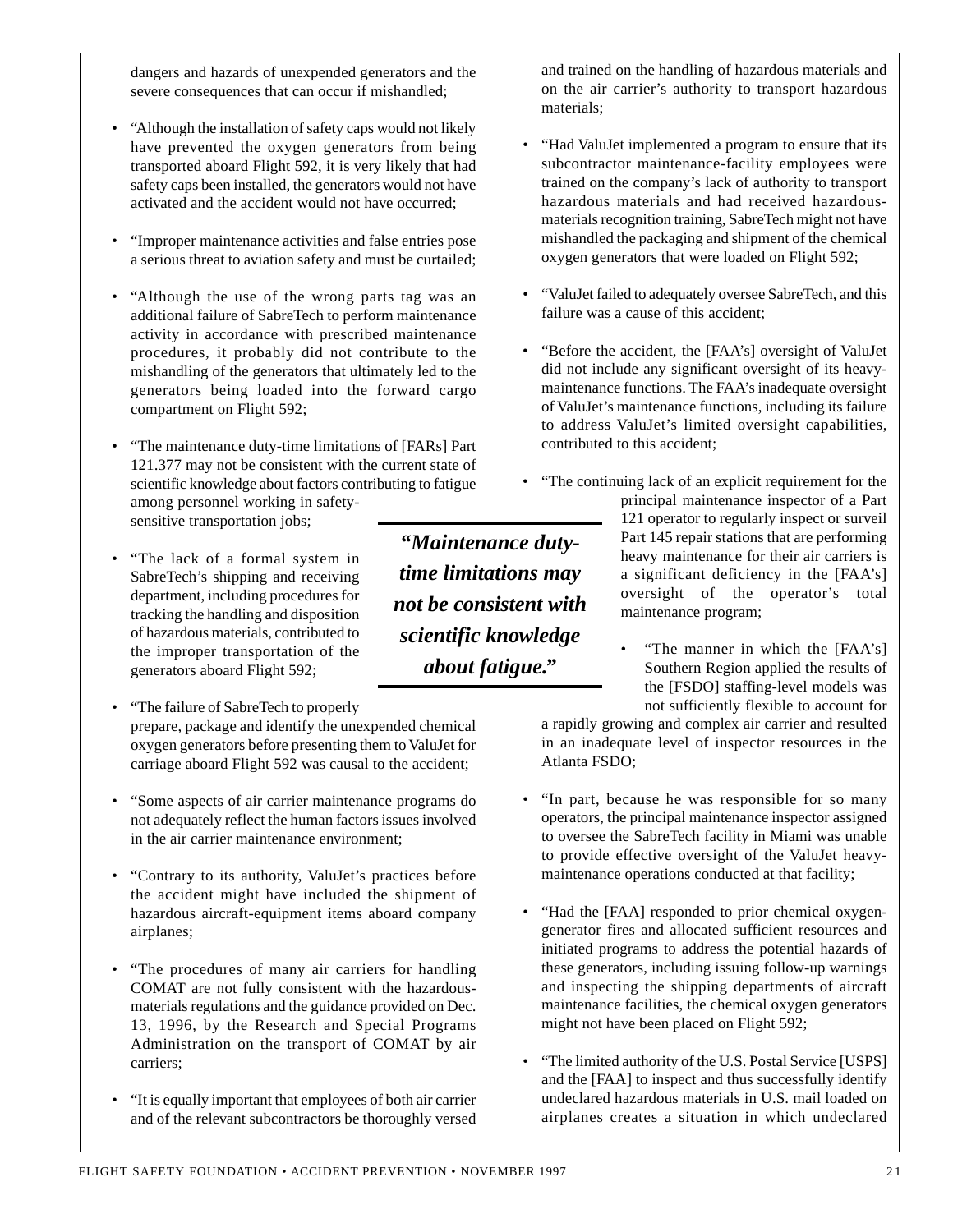shipments of hazardous materials can readily find their way aboard passenger airplanes;

- "Because of the lack of information regarding products approved for transportation by the [Department of Transportation's] Bureau of Explosives, Research and Special Programs Administration cannot adequately ensure that these products are being packaged and shipped safely in the transportation environment;
- "ValuJet did not follow its internal procedures for boarding and accounting for lap children; [and,]
- "It is essential that air carriers maintain easily accessible and accurate records of the names of both ticketed and unticketed passengers aboard their flights for retrieval in the event of an accident or emergency."

As a result of its findings, the NTSB made the following recommendations to the FAA:

- "Expedite final rulemaking to require smoke-detection and fire-suppression systems for all class-D cargo compartments;
- "Specify in air carrier operations master minimum equipment lists that the cockpit-cabin portion of the service interphone system is required to be operating before an airplane can be dispatched;
- "Issue guidance to air carrier pilots about the need to don oxygen masks and smoke goggles at their first indication of a possible in-flight smoke or fire emergency;
- "Establish a performance standard for the rapid donning of smoke goggles; then ensure that all air carriers meet this standard through improved smoke-goggle equipment, improved flight crew training, or both;
- "Require that the smoke goggles currently approved for use by the flight crews of transport-category aircraft be packaged in such a way that they can be easily opened by the flight crew;
- "Evaluate the cockpit emergency-vision technology and take action as appropriate;
- "Evaluate and support appropriate research, including the [NASA] research program, to develop technologies and methods for enhancing passenger respiratory protection from toxic atmospheres that result from inflight and postcrash fires involving transport-category airplanes;
- "Evaluate the usefulness and effectiveness of the Douglas DC-9 procedures involving the partial opening of cabin

doors and similar procedures adopted by some operators of other transport-category airplanes for evacuating cabin smoke or fumes, and based on that evaluation, determine whether these or other procedures should be included in all manufacturers' airplane flight manuals and air carrier operating manuals;

- "Require airplane manufacturers to amend company maintenance manuals for airplanes that use chemical oxygen generators to indicate that generators that have exceeded their service life should not be transported unless they have been actuated and their oxidizer core has been depleted;
- "Require that routine work cards used during maintenance of Part 121 aircraft (a) provide, for those work cards that call for the removal of any component containing hazardous materials, instructions for disposal of the hazardous materials or a direct reference to the maintenance-manual provision containing those instructions and (b) include an inspector's signature block on any work card that calls for handling a component containing hazardous materials;
- "Require manufacturers to affix a warning label to chemical oxygen generators to effectively communicate the dangers posed by unexpended generators and to communicate that unexpended generators are hazardous materials; then require that aircraft manufacturers instruct all operators of aircraft using chemical oxygen generators of the need to verify the presence of (or affix) such labels on chemical oxygen generators currently in their possession;
- "Require all air carriers to develop and implement programs to ensure that other aircraft components that are hazardous are properly identified and that effective procedures are established to safely handle those components after they are removed from aircraft;
- "Evaluate and enhance [the FAA's] oversight techniques to more effectively identify and address improper maintenance activities, especially false entries;
- "Review the adequacy of current industry practice and, if warranted, require that Part 121 air carriers and Part 145 repair facilities performing maintenance for air carriers develop and implement a system requiring items delivered to shipping and receiving and stores areas of the facility to be properly identified and classified as hazardous or nonhazardous, and procedures for tracking the handling and disposition of hazardous materials;
- "Include in [the FAA's] development and approval of air carrier maintenance procedures and programs explicit consideration of human factors issues including training, procedures development, redundancy, supervision and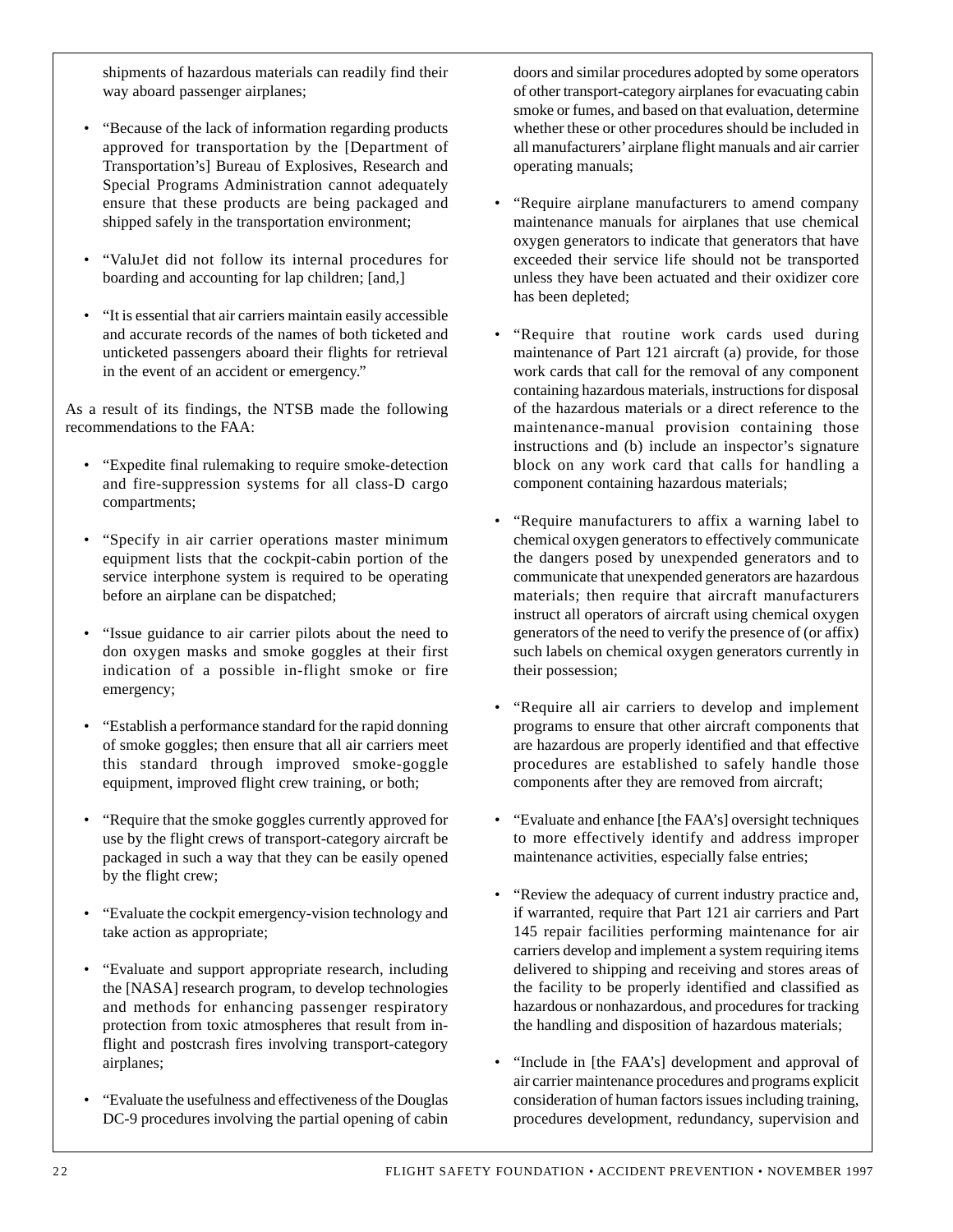the work environment, to improve the performance of personnel and their adherence to procedures;

- "Review the issue of personnel fatigue in aviation maintenance; then establish duty-time limitations consistent with the current state of scientific knowledge for personnel who perform maintenance on air carrier aircraft;
- "Issue guidance to air carriers on procedures for transporting hazardous aircraft components consistent with Research and Special Programs Administration requirements for the transportation of air carrier company materials; then require principal operations inspectors to review and amend, as necessary, air carrier manuals to ensure that air carrier procedures are consistent with this guidance;
- "Require air carriers to ensure that maintenance facility personnel, including mechanics, shipping, receiving and stores personnel at air carrier–operated or subcontractor facilities are provided initial and recurrent training in hazardous-materials recognition and in proper labeling, packaging and shipment procedures with respect to the specific items of hazardous materials that are handled by the air carrier's maintenance functions;
- "Ensure that Part 121 air carriers' maintenance functions receive the same level of [FAA] surveillance, regardless of whether those functions are performed in house or by a contract maintenance facility;
- "Review the volume and nature of the work requirements of principal maintenance inspectors assigned to Part 145 repair stations that perform maintenance for Part 121 air carriers and ensure that these inspectors have adequate time and resources to perform surveillance;
- "Develop, in cooperation with the [USPS] and [ATA], programs to educate passengers, shippers and postal customers about the dangers of transporting undeclared hazardous materials aboard aircraft and about the need to properly identify and package hazardous materials before offering them for air transportation. The programs should focus on passenger baggage, air cargo and mail offered by [USPS] customers; [and,]
- "Instruct principal operations instructors to review their air carriers' procedures for manifesting passengers,

including lap children, and ensure that those procedures result in a retrievable record of each passenger's name."

The NTSB made the following recommendation to the Research and Special Programs Administration: "Develop records for all approvals previously issued by the Bureau of Explosives and transferred to the Research and Special Programs Administration and ensure all records, including designs, testing and packaging requirements, are available to inspectors to help them determine that products transported under those approvals can be done safely and in accordance with the requirements of its approval."

The NTSB made the following recommendations to the USPS:

- "Develop, in cooperation with the [FAA] and the [ATA], programs to educate passengers, shippers and postal customers about the dangers of transporting undeclared hazardous materials aboard aircraft and about the need to properly identify and package hazardous materials before offering them for air transportation. These programs should focus on passenger baggage, air cargo and mail offered by [USPS] customers;
- "Develop a program for [USPS] employees to help them identify undeclared hazardous materials being offered for transportation; [and,]
- "Continue to seek civil enforcement authority when undeclared hazardous-materials shipments are identified in transportation."

The NTSB made the following recommendation to the ATA: "Develop, in cooperation with the [USPS] and the [FAA], programs to educate passengers, shippers and postal customers about the dangers of transporting undeclared hazardous materials aboard aircraft and about the need to properly identify and package hazardous materials before offering them for air transportation. The programs should focus on passenger baggage, air cargo and mail offered by [USPS] customers."♦

Editorial note: This article was adapted from *In-flight Fire and Impact with Terrain, ValuJet Airlines Flight 592, DC-9-32, N904VJ, Everglades, near Miami, Florida, May 11, 1996*. Report no. NTSB/AAR-97/06. The 257-page report contains figures and appendixes.